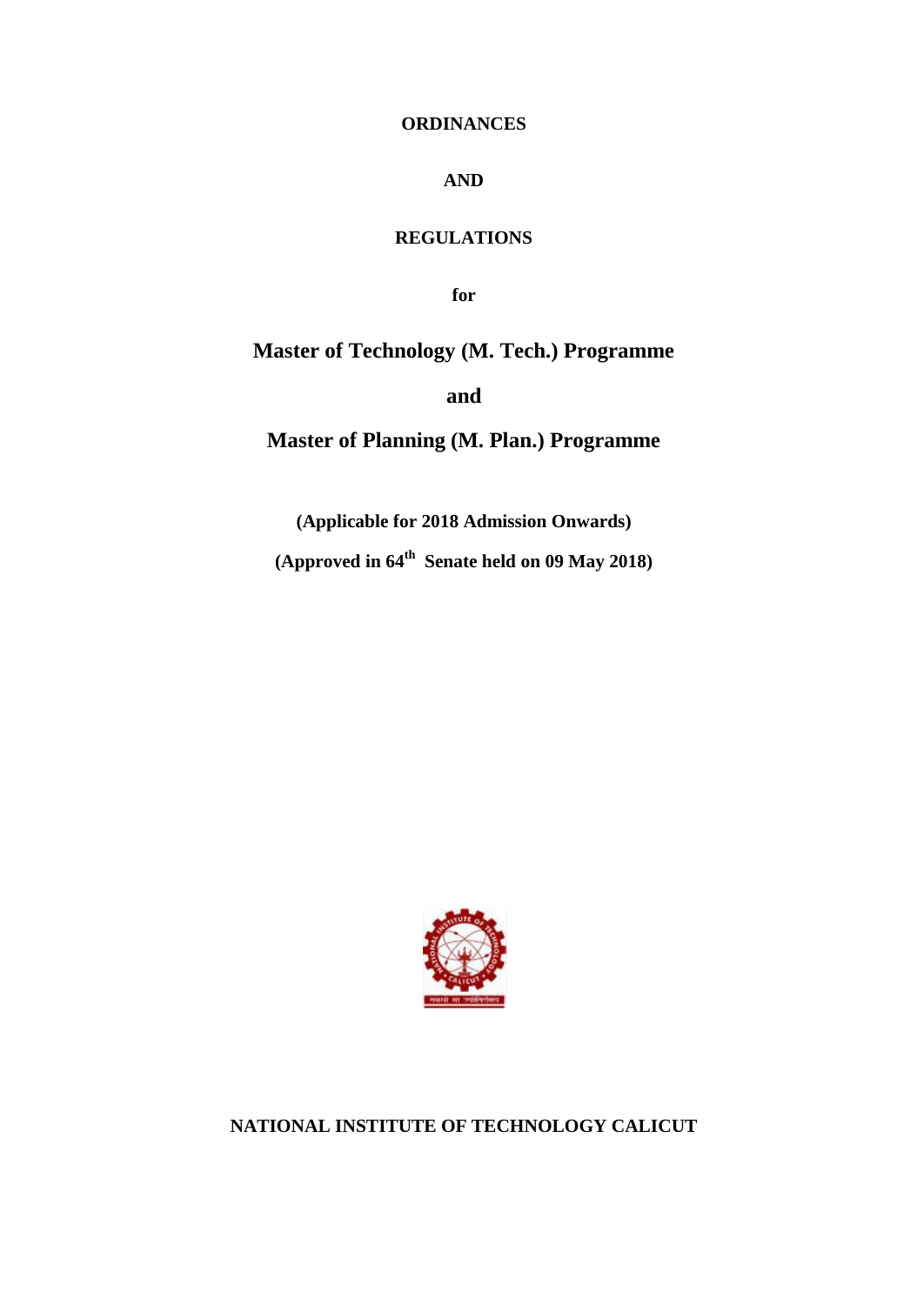#### **CONTENTS**

#### **ORDINANCES**

## **REGULATIONS**

- R.1.0 Admission
- R.2.0 Structure of the M. Tech./M. Plan. Programme
- R.3.0 Programme Coordinator
- R.4.0 Class Committee
- R.5.0 Registration and Enrolment
- R.6.0 Minimum Requirement to Continue the Programme
- R.7.0 Maximum Duration of the Programme
- R.8.0 Temporary Discontinuation
- R.9.0 Discontinuation from the Programme to take up a Job
- R.10.0 Project Work/Thesis in Industry or other Organization
- R.11.0 Discipline
- R.12.0 Attendance
- R.13.0 Leave
- R.14.0 Assessment Procedure
- R.15.0 System of Tests/Assignments/Tutorials
- R.16.0 End Semester Examination
- R.17.0 Weights for Assessment Components
- R.18.0 Project/Thesis Evaluation
- R.19.0 Make-up Examination
- R.20.0 Method of Grading
- R.21.0 Declaration of Results
- R.22.0 Re-evaluation of Answer Sheets
- R.23.0 Repetition of a Course
- R.24.0 Grade Point Average
- R.25.0 Conversion of CGPA to Percentage Marks
- R.26.0 Grade Card
- R.27.0 Class/Division
- R.28.0 Eligibility for the Award of M. Tech./M. Plan. Degree
- R.29.0 Power to Modify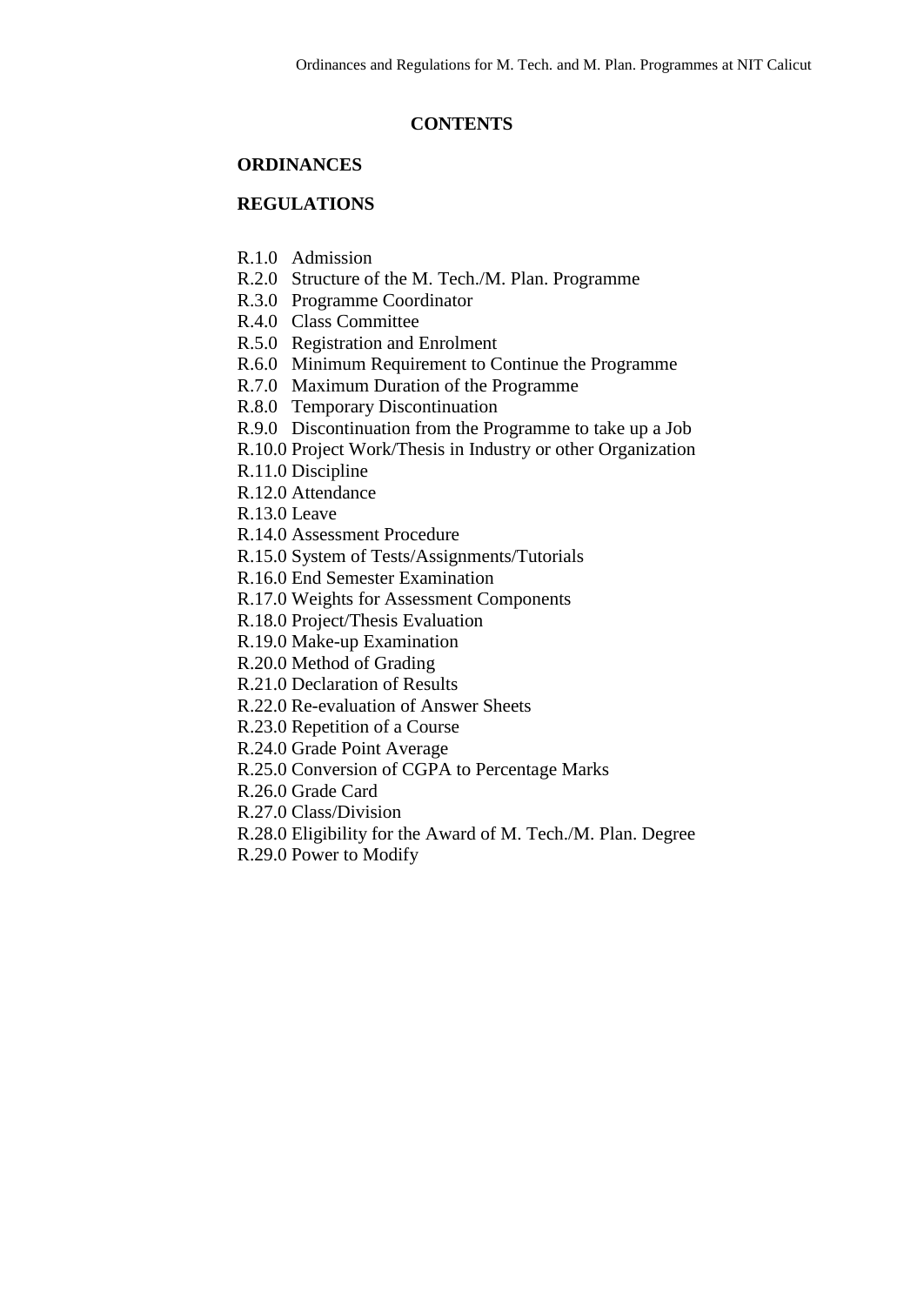#### **ORDINANCES**

- **O.1** Eligibility for admission, admission policy and procedure shall be decided from time to time by the Senate/Board of Governors (BoG) of the National Institute of Technology Calicut (NIT Calicut) hereafter mentioned as Institute, following the guidelines issued by MHRD, Government of India.
- **O.2** The duration of the M. Tech./M. Plan. programme shall be TWO years (FOUR semesters).
- **O.3** Award of the Institute scholarships to the M. Tech./M. Plan. students shall be governed by the regulations framed by the Senate of the Institute, from time to time.
- **O.4** Award of M. Tech./M. Plan. shall be in accordance with the regulations of the Senate of the Institute.
- **O.5** The Senate/BoG of the Institute has the right to modify any regulations stated from time to time.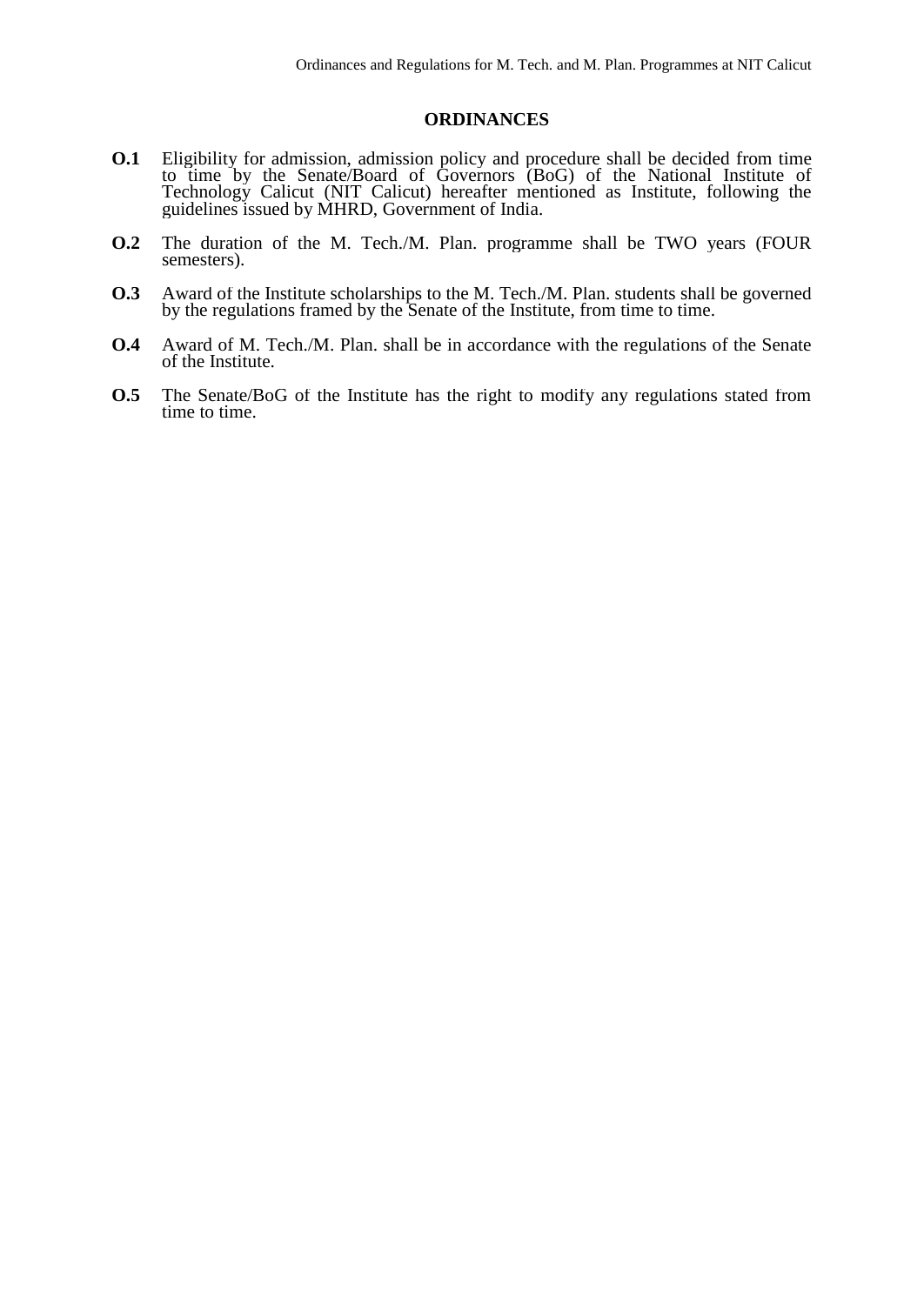|        | <b>REGULATIONS</b>                                                                                                                                                                                                                                                                                                                                                                                                                                                                                                                                                                                                                                                                                                                                                                                                                                                                                              |
|--------|-----------------------------------------------------------------------------------------------------------------------------------------------------------------------------------------------------------------------------------------------------------------------------------------------------------------------------------------------------------------------------------------------------------------------------------------------------------------------------------------------------------------------------------------------------------------------------------------------------------------------------------------------------------------------------------------------------------------------------------------------------------------------------------------------------------------------------------------------------------------------------------------------------------------|
| R.1.0  | <b>Admission</b>                                                                                                                                                                                                                                                                                                                                                                                                                                                                                                                                                                                                                                                                                                                                                                                                                                                                                                |
| R.1.1  | The number of seats in each branch of the M. Tech. and M. Plan. programmes will<br>be decided by the Senate/BoG of the Institute following the instructions from<br>MHRD, Government of India. Reservation of seats for different states, castes, tribes<br>and other categories shall be as per the directives from MHRD, Government of<br>India. Few seats may be allotted by MHRD under Direct Admission of Students<br>Abroad (DASA) or any other category.                                                                                                                                                                                                                                                                                                                                                                                                                                                 |
| R.1.2  | Candidates seeking admission to M. Tech./M. Plan. Degree Programme under<br>regular, sponsored and all other categories should have completed and passed<br>regular full time B. E./B. Tech. in appropriate branch/B. Arch. Degree from a<br>recognized Institute/University with minimum 60% marks (or CGPA 6.5/10) in<br>aggregate and for SC/ST candidates 55% marks (or CGPA 6/10) in aggregate in the<br>qualifying examination.<br>Holders of AMIE (approved by AICTE)/other nationally approved programmes<br>equivalent to B. Tech./B.E./B. Arch. in an appropriate area of study may also be<br>considered eligible, subject to the condition that the candidate possesses eligible<br>GATE score in the appropriate discipline.<br>Candidates with B.E./B. Tech. under lateral entry should have passed the three year<br>diploma in engineering from an approved Board/Organization with minimum 60% |
| R 1.3  | marks and for SC/ST candidate minimum 55% marks.<br>Candidates seeking admission under regular scheme shall have a valid GATE<br>(Graduate Aptitude Test in Engineering) score in addition to the above.                                                                                                                                                                                                                                                                                                                                                                                                                                                                                                                                                                                                                                                                                                        |
| R.1.4  | Candidates satisfying R.1.2 and sponsored by well-established and reputed<br>Organizations/Government<br>Industries/Institutes/R&D<br>Organization/National<br>Laboratories/recognized Educational Institutions can apply under sponsored<br>category. They shall have minimum 2 years industrial/research/teaching experience<br>in the relevant organizations at the time of submitting application.                                                                                                                                                                                                                                                                                                                                                                                                                                                                                                          |
| R.1.5  | Candidates sponsored under Quality Improvement Programme (QIP) approved by<br>MHRD are also eligible to apply. Eligibility of such candidates will be as per the<br>rules and regulations of QIP scheme.                                                                                                                                                                                                                                                                                                                                                                                                                                                                                                                                                                                                                                                                                                        |
| R.1.6  | Foreign nationals, satisfying R.1.2 or its equivalent, whose applications are received<br>through Indian Council of Cultural Relations, Government of India are also eligible<br>for M. Tech./M. Plan. admission.                                                                                                                                                                                                                                                                                                                                                                                                                                                                                                                                                                                                                                                                                               |
| R.1.7  | The eligibility criteria for admission including the minimum GATE score required<br>for admission as full time regular students will be decided by the Institute or any<br>other body or organization entrusted for the admission by MHRD/the Senate of the<br>Institute and will be published in the admission brochure.                                                                                                                                                                                                                                                                                                                                                                                                                                                                                                                                                                                       |
| R.1.8  | Reservation Policy as decided by the BoG following the directives of MHRD will be<br>followed.                                                                                                                                                                                                                                                                                                                                                                                                                                                                                                                                                                                                                                                                                                                                                                                                                  |
| R.1.9  | Chairman of the Post-graduate Admissions Committee nominated by the Chairman,<br>Senate will decide on the operational aspects of selection of candidates based on the<br>criteria laid down by the Senate of the Institute.                                                                                                                                                                                                                                                                                                                                                                                                                                                                                                                                                                                                                                                                                    |
| R.1.10 | Vacancies, if required to be filled up after the admission date will be decided by the<br>Chairman, Senate in line with the Institute norms published and reported to the<br>senate for post-facto approval.                                                                                                                                                                                                                                                                                                                                                                                                                                                                                                                                                                                                                                                                                                    |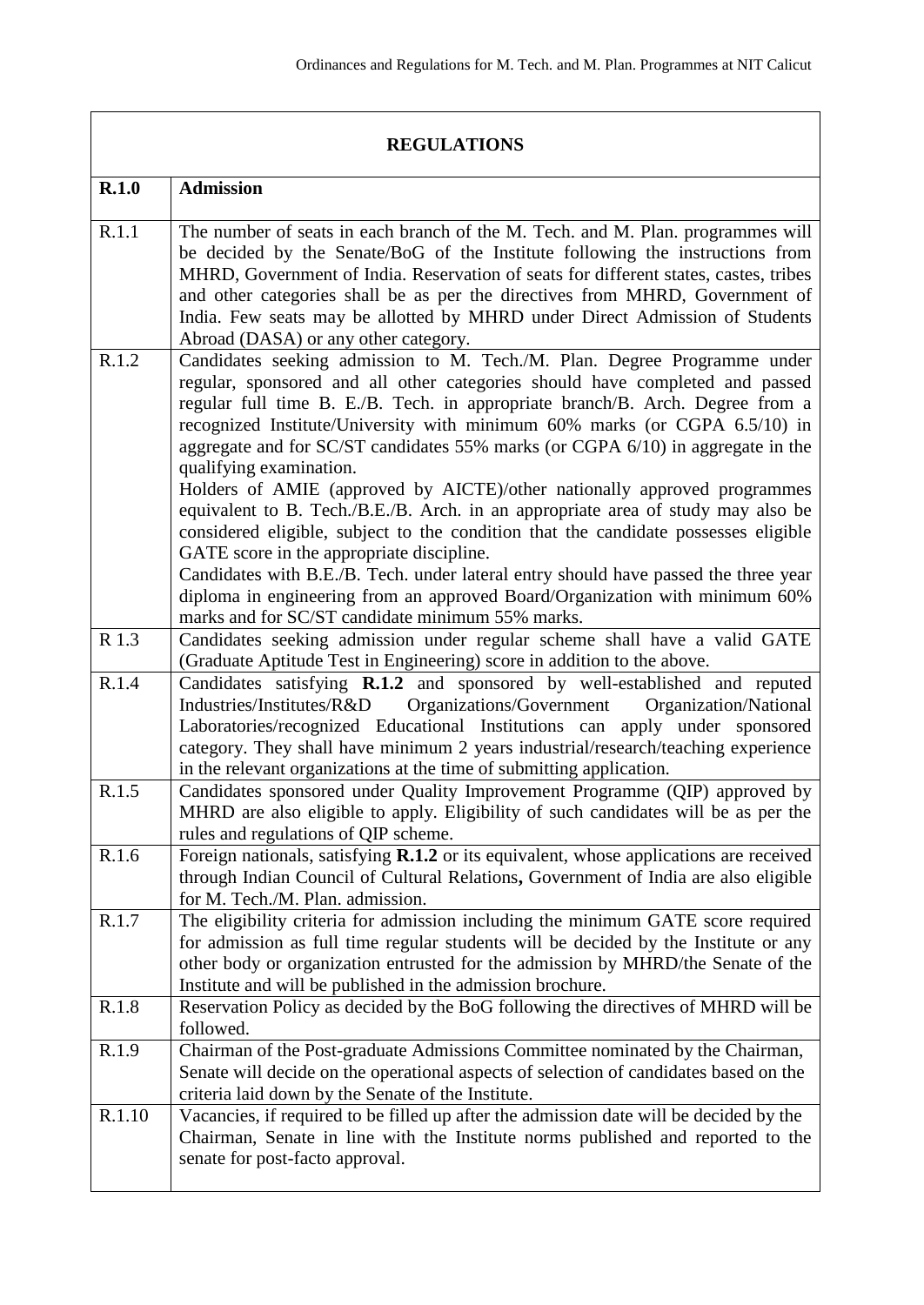| R.1.11 | Normally, a candidate is allotted a branch of study at the time of admission.             |
|--------|-------------------------------------------------------------------------------------------|
|        | However, change of branch may be permitted before the closure of admission                |
|        | depending upon the merit of the candidate and availability of vacancies.                  |
| R.1.12 | The fee structure is as decided by the BoG following the directives of MHRD from          |
|        | time to time.                                                                             |
| R.1.13 | If at any time after admission, it is found that a candidate has not fulfilled any of the |
|        | requirements stipulated by Institute or any other body or organization entrusted for      |
|        | the admission by MHRD/the Institute, the Dean (Academic) may revoke the                   |
|        | admission of the candidate and report the matter to the Senate.                           |
| R.1.14 | In all matters related to admission to the M. Tech./M. Plan. programme, the decision      |
|        | of the Institute and its interpretation given by the Chairman, Senate shall be final      |
|        | and binding.                                                                              |
| R.2.0  | <b>Structure of the M. Tech./M. Plan. Programme</b>                                       |
|        |                                                                                           |
| R.2.1  | The programme of instruction for each stream of specialization will consist of :          |
|        | i. Core courses (compulsory)                                                              |
|        | ii. Soft Core Courses and/or Elective courses                                             |
|        | iii. Laboratory/Seminar/Mini Project/Design/Studio/Industrial Training, and               |
|        | iv. Project work and dissertation/Thesis                                                  |
| R.2.2  | Every stream of specialization in the programme will have a curriculum and syllabi        |
|        | for the courses approved by the Senate.                                                   |
|        | Curriculum revisions, when required, will be proposed by a committee nominated            |
|        | by the Dean (Academic). All revisions shall be recommended by the Department              |
|        | Consultative Committee (DCC) of the concerned departments and approved by the             |
|        | Senate.                                                                                   |
| R.2.3  | The curriculum for any stream of specialization shall have a minimum total of 60          |
|        | credits (maximum allowed is 62 credits) for successful completion of the M. Tech.         |
|        | programme. M. Plan. students shall earn 85 credits for successful completion of the       |
|        | programme.                                                                                |
| R.2.4  | The complete programme will be of FOUR semesters' duration. The academic                  |
|        | programmes in each semester for any stream of specialization may consist of course        |
|        |                                                                                           |
|        | and/or electives) work and/or laboratory/seminar/project/industrial<br>(core              |
|        | training/thesis as specified in the approved curriculum (R.2.1).                          |
| R.2.5  | Credits will be assigned to the courses based on the following general pattern:           |
|        | i. One credit for each lecture hour                                                       |
|        | ii. One credit for each laboratory or practical session of two hours.                     |
|        | iii. Two credits for each laboratory or practical session of more than two hours          |
|        | iv. Two credits for each studio session (for M. Plan.) of three hours                     |
|        | v. Credit for the seminar, project work, thesis (for M Plan) and industrial/practical     |
|        | training will be as specified in the approved curriculum.                                 |
| R.2.6  | A student will have to register for all the core courses listed in the curriculum of      |
|        | his/her selected area of specialization and successfully complete all of them.            |
| R.2.7  | Elective courses will have to be taken from the courses offered in a particular           |
|        | semester from among the list of approved courses as per the curriculum.                   |
| R.2.8  | Departments have to offer all the core courses prescribed in the curriculum for any       |
|        | semester. Sufficient number of elective courses shall also be offered in line with the    |
|        | curriculum. Number of elective courses and other courses, if any, from the                |
|        | curriculum, to be offered in any semester can be decided by the DCC based on the          |
|        | requirement/pre-registration data.                                                        |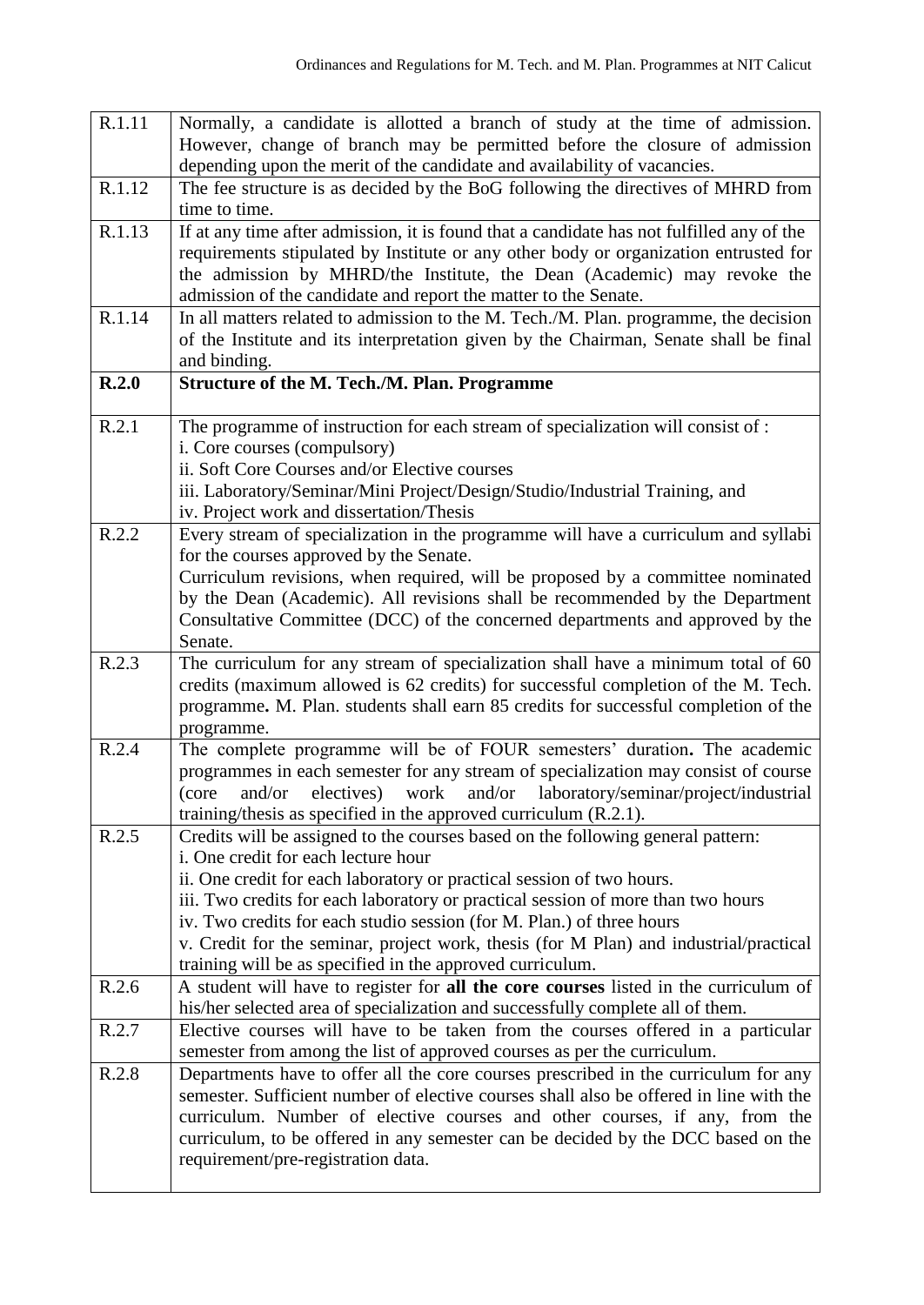| R.2.9  | A student who has acquired the minimum number of total credits (M. Tech.: 60-62,                           |
|--------|------------------------------------------------------------------------------------------------------------|
|        | M. Plan.: 85) for the award of the degree will not be permitted to register for more                       |
|        | courses to improve his cumulative grade point average (CGPA) after completion of                           |
|        | the course and project requirements.                                                                       |
|        | However, during the third/fourth semester, along with the project, a student can                           |
|        | register for a maximum of two courses in addition to the project/thesis as per                             |
|        | curriculum. These two additional courses permitted will be inclusive of any courses                        |
|        | in which he/she has failed in the earlier semesters or inclusive of any courses he/she                     |
|        |                                                                                                            |
|        | is planning to audit. The total number of credits for such students who take                               |
|        | additional courses will be as per <b>R.5.3.</b>                                                            |
|        | Students who take courses in the third or fourth semesters will not be normally                            |
|        | permitted to do their project work/thesis outside as per R.10.0 below.                                     |
| R.2.10 | The medium of instruction, examination, seminar and project reports will be                                |
|        | English.                                                                                                   |
| R.3.0  | <b>Programme Coordinator (PC)</b>                                                                          |
|        |                                                                                                            |
| R.3.1  | To help the students in planning their courses of study and for getting general advice                     |
|        | on the academic programme, the concerned department will assign a 'Programme'                              |
|        | Coordinator' for each M. Tech./M. Plan. programme.                                                         |
|        | In Departments offering more than one M. Tech. programmes, one of the                                      |
|        | Programme Coordinators will act as the Coordinating Programme Coordinator who                              |
|        | will coordinate general matters of all M. Tech. programmes in the Department.                              |
|        | Students shall first approach their PC for all kinds of academic advices, course                           |
|        | registrations, leave and all academic related matters in the Institute. Whenever                           |
|        | required, he/she shall provide necessary advice to the students. PC shall make                             |
|        | appropriate recommendations or remarks on the applications submitted by the                                |
|        | students before forwarding to HoD/other concerned officials.                                               |
|        |                                                                                                            |
|        |                                                                                                            |
|        | PC will keep the complete record of academics, attendance/leave, disciplinary                              |
| R.4.0  | actions if any, and any other relevant data of the students assigned to him/her.<br><b>Class Committee</b> |
|        |                                                                                                            |
| R.4.1  |                                                                                                            |
|        | For Semester I and II of M. Tech./M. Plan., for each programme a Class Committee                           |
|        | will be constituted by the Head of the Department as follows:                                              |
|        | Chairperson: Professor or a Senior Faculty member/Programme Coordinator of the                             |
|        | concerned M. Tech./M. Plan. programme nominated by the HoD.                                                |
|        | Members: 1) All faculty members/Course Coordinator (if the same course is handled                          |
|        | by different faculty) handling courses for the M. Tech./M. Plan. programme.                                |
|        | 2) Programme Coordinator of the concerned M. Tech./M. Plan. programme, if                                  |
|        | he/she is not the Chairperson.                                                                             |
|        | 3) One or two student members as representatives from the M. Tech./M. Plan.                                |
|        | programme, nominated by the PC/HoD.                                                                        |
| R.4.2  | The term of the Class Committee shall be one semester. The Director and Dean                               |
|        | (Academic) or his/her nominee or HoD shall have the right to be present in any class                       |
|        | committee meetings. The Chairperson of the committee shall record the proceedings                          |
|        | of each meeting and communicate a copy of each meeting to the concerned HoD for                            |
|        | any further actions.                                                                                       |
| R.4.3  | The responsibilities of the Class Committees include the following:                                        |
|        | i) Finalise the course plan/evaluation/assessment submitted by the course faculty.                         |
|        | ii) Review periodically the progress of the classes and with attendance of the<br>students,                |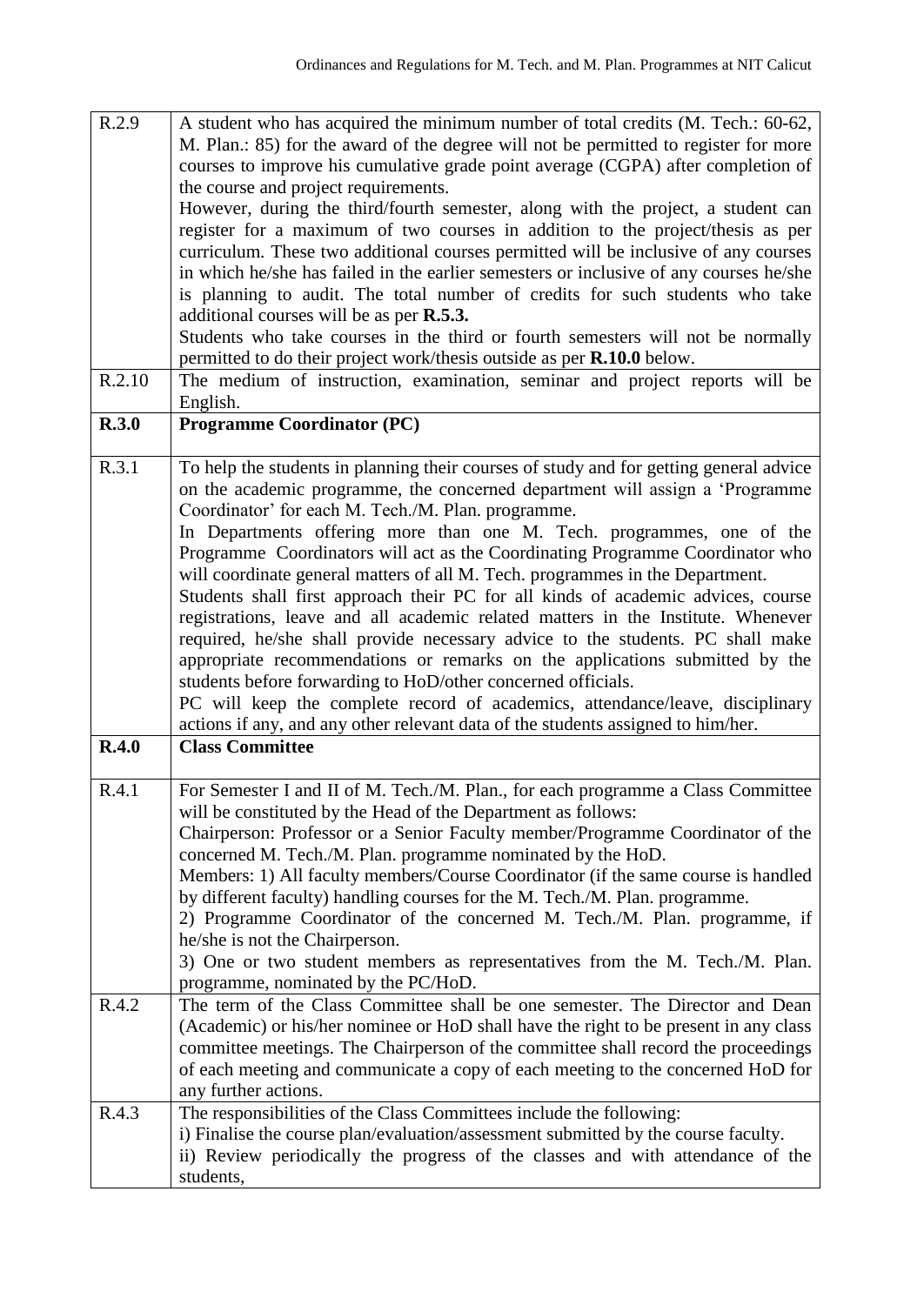|       | iii) Identify students with poor performance in the tests and low attendance. The list<br>of such students shall be reported to the PC. These students shall be motivated or<br>given necessary advice/warning through PC/HoD.<br>iv) Discuss the problems concerning the conduct of the classes with reference to the<br>curriculum and syllabi and make suitable suggestions and recommendations. These<br>points shall be communicated to Dean (Academic) by the Chairperson.<br>v) Any other academic matters related to the concerned class.<br>vi) Arrange/coordinate makeup examinations, if any, by the Chairperson of the class<br>committee for students in coordination with the examination cell.                                                                                                                                                                                                                                                                                                                                                                                                                                                                                                                                                                                                                                                                                                                         |
|-------|---------------------------------------------------------------------------------------------------------------------------------------------------------------------------------------------------------------------------------------------------------------------------------------------------------------------------------------------------------------------------------------------------------------------------------------------------------------------------------------------------------------------------------------------------------------------------------------------------------------------------------------------------------------------------------------------------------------------------------------------------------------------------------------------------------------------------------------------------------------------------------------------------------------------------------------------------------------------------------------------------------------------------------------------------------------------------------------------------------------------------------------------------------------------------------------------------------------------------------------------------------------------------------------------------------------------------------------------------------------------------------------------------------------------------------------|
|       | vii) Finalization of the semester results (without the student members): Final results<br>will be submitted to the PC (if PC is not the Chairperson) and HoD by the<br>Chairperson in the prescribed format for publishing in the web/notice board.                                                                                                                                                                                                                                                                                                                                                                                                                                                                                                                                                                                                                                                                                                                                                                                                                                                                                                                                                                                                                                                                                                                                                                                   |
| R.4.4 | The course plan and the method of evaluation/assessment will be prepared by the<br>concerned Course faculty/Course Coordinator and will be announced in the class in<br>the beginning of the semester. These details will be presented/discussed in the first<br>class committee (to be conducted within two weeks from the beginning of the<br>semester) by the course faculty and modifications if any, based on the discussions<br>shall be made. All such records shall be filed and kept by the Chairperson of the<br>class committee.                                                                                                                                                                                                                                                                                                                                                                                                                                                                                                                                                                                                                                                                                                                                                                                                                                                                                           |
| R.4.5 | The class committee is required to meet at least twice in a semester once at the<br>beginning of the semester and another after the end-semester examination to finalize<br>the grades. As per <b>R.4.3</b> it is desirable that the Class Committee may meet after the<br>mandatory test series also for analyzing the performance of the students and to<br>initiate steps to motivate academically weak students.                                                                                                                                                                                                                                                                                                                                                                                                                                                                                                                                                                                                                                                                                                                                                                                                                                                                                                                                                                                                                  |
| R.5.0 | <b>Registration and Enrolment</b>                                                                                                                                                                                                                                                                                                                                                                                                                                                                                                                                                                                                                                                                                                                                                                                                                                                                                                                                                                                                                                                                                                                                                                                                                                                                                                                                                                                                     |
| R.5.1 | For the first semester every student has to enroll and register for the courses he/she<br>intends to undergo once he/she is admitted by the admission office and joins the<br>department. The concerned Programme Coordinator will guide the students in the<br>registration process.                                                                                                                                                                                                                                                                                                                                                                                                                                                                                                                                                                                                                                                                                                                                                                                                                                                                                                                                                                                                                                                                                                                                                 |
| R.5.2 | For the subsequent semesters, registration and enrolment shall be done at the<br>beginning of the semester as per the schedule and procedure announced by the<br>academic section.<br>A student shall be eligible for enrolment only if he/she completely satisfies the<br>minimum requirement to continue the programme as per rule $\mathbf{R.6.0}$ and shall be<br>permitted to enroll only if (i) he/she has cleared all the dues in the Institute, hostel $\&$<br>library up to the end of the previous semester and (ii) he/she is not debarred from<br>enrolment by a disciplinary action of the Institute (iii) he/she has paid all the tuition<br>fees and all other relevant fees, if any, prescribed by the Institute.<br>Students shall complete formalities like teacher evaluation of the courses registered<br>in the previous semester, pre-registration etc, if any, as notified by the academic<br>section before the registration to the next semester.<br>Students shall submit the course registration form duly filled in, in consultation with<br>his/her PC, fee receipt and registration chit or any other forms in the prescribed<br>format with all necessary enclosures, as required and notified by the academic<br>section.<br>If for any compelling reasons a student is unable to register on the day of<br>registration, he/she can register on or before the late registration day specified in the |
|       | academic calendar on payment of late registration fee together with the usual fees.                                                                                                                                                                                                                                                                                                                                                                                                                                                                                                                                                                                                                                                                                                                                                                                                                                                                                                                                                                                                                                                                                                                                                                                                                                                                                                                                                   |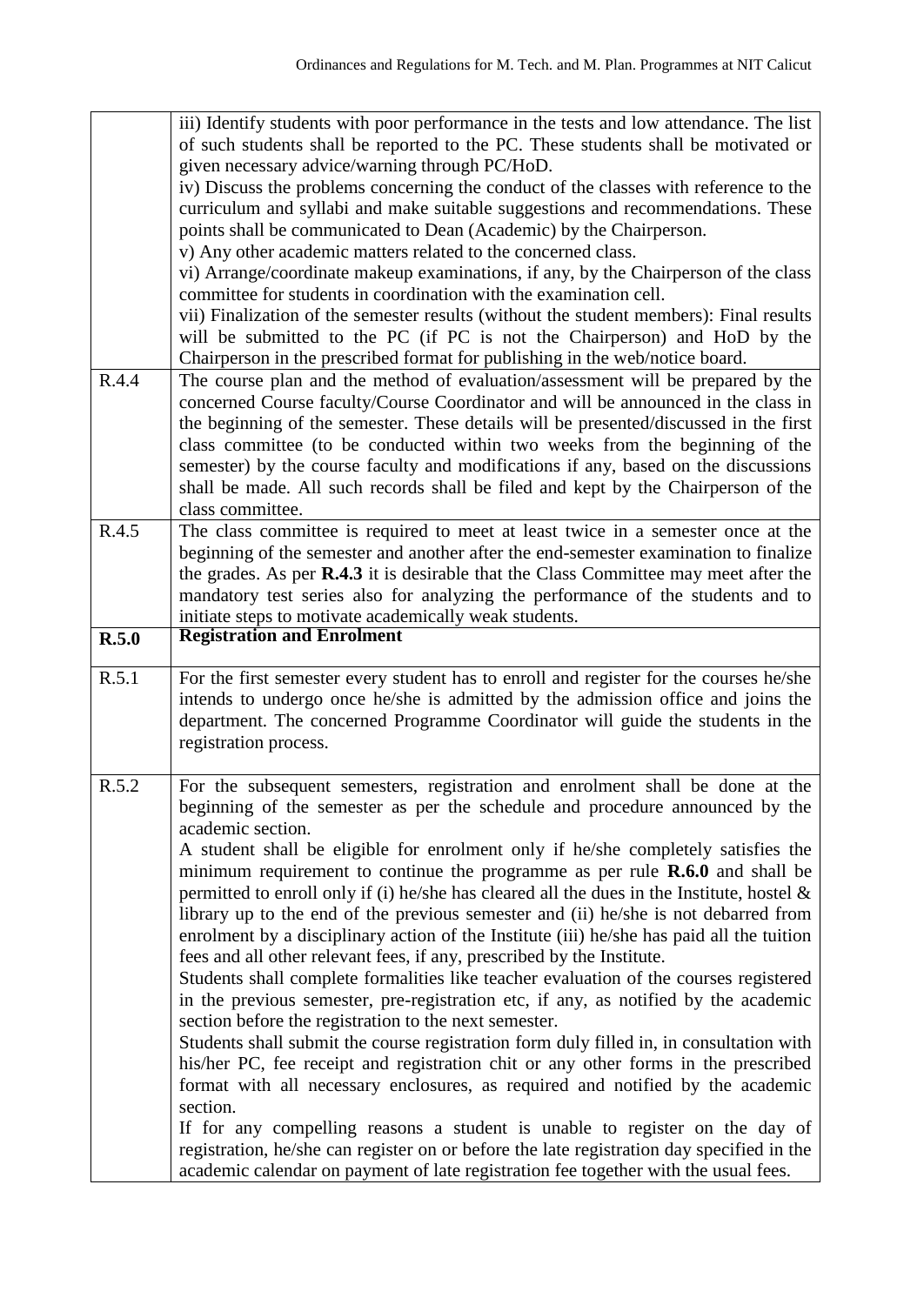| R.5.3 | Maximum number of courses/credits that can be registered by a student in any                                                                                                                            |
|-------|---------------------------------------------------------------------------------------------------------------------------------------------------------------------------------------------------------|
|       | semester corresponds to the total courses prescribed for the semester as per                                                                                                                            |
|       | curriculum. However, students are permitted to audit course/s in Third and Fourth                                                                                                                       |
|       | Semesters of the programme. Only a maximum of two audited courses for which a                                                                                                                           |
|       | minimum pass (Grade: AC) secured shall be recorded in the grade card.                                                                                                                                   |
| R.5.4 | Student has to ensure that his/her name is included in the list of registered students                                                                                                                  |
|       | with each course faculty at the beginning of the semester on the first instructional                                                                                                                    |
|       | day itself. If not, he/she has to contact PC.                                                                                                                                                           |
| R.5.5 | Course adjustment by adding/dropping course(s) to/from the initial registration is                                                                                                                      |
|       | permitted on valid reasons, within two weeks of the commencement of the semester                                                                                                                        |
|       | or as mentioned in the academic calendar, whichever is earlier, with the written                                                                                                                        |
|       | approval of his/her PC and HoD.                                                                                                                                                                         |
|       |                                                                                                                                                                                                         |
|       | However the student should ensure that the total number of credits registered for in                                                                                                                    |
|       | any semester should satisfy the maximum and minimum credit limits as per rule                                                                                                                           |
|       | R.5.3 and also should enable him/her to earn the minimum number of credits per                                                                                                                          |
|       | semester as per R.6.0.                                                                                                                                                                                  |
|       | Courses dropped will have to be taken when they are offered in the following                                                                                                                            |
|       | semesters, if they belong to the list of core courses, which are compulsory.                                                                                                                            |
| R.6.0 | <b>Minimum Requirement to Continue the Programme</b>                                                                                                                                                    |
|       |                                                                                                                                                                                                         |
| R.6.1 | An M. Tech. student should have earned not less than 10 successful credits and a                                                                                                                        |
|       | SGPA of 4.0 or above in the first semester, 20 successful credits and a CGPA of                                                                                                                         |
|       | 4.0 or above at the end of second semester and 30 successful credits and a CGPA                                                                                                                         |
|       |                                                                                                                                                                                                         |
|       | of 5.0 or above at the end of third semester; failing to satisfy this requirement, the                                                                                                                  |
|       | student will be asked to leave the programme any time after the first, second or third                                                                                                                  |
|       | semester, appropriately.                                                                                                                                                                                |
|       | An M. Plan. student should have earned not less than 14 successful credits and a                                                                                                                        |
|       | SGPA of 4.0 or above in the first semester, 28 successful credits and a CGPA of                                                                                                                         |
|       | 4.0 or above at the end of second semester and 41 successful credits and a CGPA                                                                                                                         |
|       |                                                                                                                                                                                                         |
|       | of 5.0 or above at the end of third semester. Any student failing to satisfy this                                                                                                                       |
|       | requirement, will be asked to leave the programme any time after the first, second or                                                                                                                   |
|       | third semester, appropriately.                                                                                                                                                                          |
| R.6.2 |                                                                                                                                                                                                         |
|       |                                                                                                                                                                                                         |
|       | on his/her request with the recommendation of PC, HoD and DCC.                                                                                                                                          |
| R.7.0 | The above stipulation can be relaxed if the student is permitted by the<br>Dean(Academic) to discontinue temporarily any semester on medical reasons, based<br><b>Maximum Duration of the Programme</b> |
| R.7.1 |                                                                                                                                                                                                         |
|       | A student is, normally, expected to complete the M.Tech./M. Plan. programme in<br>four semesters. The Maximum duration to complete the M.Tech./M. Plan.                                                 |
|       |                                                                                                                                                                                                         |
|       | programme is five years from the date of admission. This is inclusive of all the                                                                                                                        |
|       | periods including the period of temporary discontinuation or any other period of                                                                                                                        |
|       | absence permitted.                                                                                                                                                                                      |
| R.8.0 | <b>Temporary Discontinuation</b>                                                                                                                                                                        |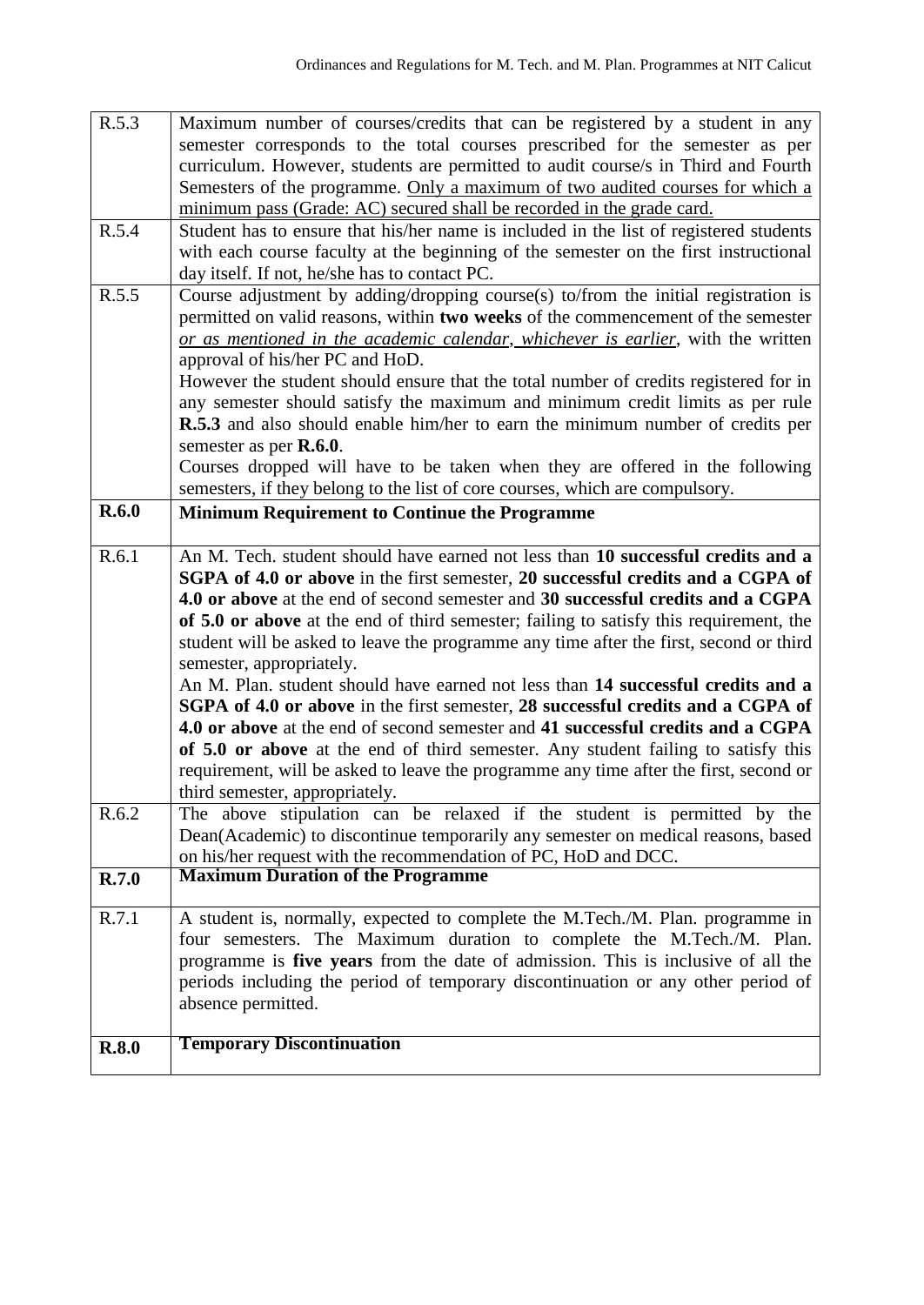| R.8.1. | A student may be permitted by the Dean (Academic) to discontinue temporarily<br>from the programme for a semester or a longer period for reasons of ill health or<br>other medical reasons, based on the recommendation from PC and HoD.<br>In case of ill health or other medical reasons, students must produce a medical<br>certificate from a Registered Medical Practitioner stating that he/she is not in a<br>position to continue with the studies temporarily specifying the period, and the same<br>should be duly endorsed by the Institute Medical Officer. Normally, a student shall<br>be permitted to discontinue from the programme only for a maximum duration of<br>two semesters.<br>Before joining back to the programme, the student should submit the fitness<br>certificate from the medical practitioner who treated him/her, with endorsement<br>from the Institute Medical Officer.         |
|--------|-----------------------------------------------------------------------------------------------------------------------------------------------------------------------------------------------------------------------------------------------------------------------------------------------------------------------------------------------------------------------------------------------------------------------------------------------------------------------------------------------------------------------------------------------------------------------------------------------------------------------------------------------------------------------------------------------------------------------------------------------------------------------------------------------------------------------------------------------------------------------------------------------------------------------|
| R.8.2  | In case of change in the curriculum/syllabus, a student has to register for the<br>approved equivalent courses (meeting the same credits) as per the revised<br>curriculum/syllabus in line with the advice of PC, whenever he/she is allowed to<br>continue the programme after the period of discontinuation.                                                                                                                                                                                                                                                                                                                                                                                                                                                                                                                                                                                                       |
| R.9.0  | Discontinuation from the Programme to Take up a Job                                                                                                                                                                                                                                                                                                                                                                                                                                                                                                                                                                                                                                                                                                                                                                                                                                                                   |
| R.9.1  | Students may be permitted to discontinue the programme and take up a job provided<br>they have completed all the course work (except major project) prescribed in the<br>approved curriculum, subject to the rules and regulations for the award of the<br>financial support in force in the Institute.<br>The project work/thesis can be done during a later period either in the organization<br>where they work if it has $R \& D$ facility, or in the Institute. Students desirous of<br>discontinuing their programme at any stage after the successful completion of course<br>work (except major project) with the intention of completing the major project<br>work/thesis at a later date should submit application with details (copy of<br>employment offer, plan of completion of their project etc.) to the Dean (Academic)<br>through PC and HoD with the recommendation from DCC, for the approval.    |
| R.9.2  | When the students are planning to do the project/thesis in the organization with<br>R & D facility where they are employed, they shall submit a separate application as<br>per rule R.10.4. When students are doing project/thesis along with the job in the<br>organization (with $R \& D$ facility) where they are employed, the project work shall<br>be completed in four semesters normally (two semesters of project work/thesis along<br>with the job may be considered as equivalent to one semester of project work at the<br>Institute). Extensions may be granted based on requests from the student and<br>recommendation of guide/PC such that he/she will complete the M. Tech./M. Plan.<br>programme within five years from the date of admission as per $\mathbb{R}$ .7.0.<br>Method of evaluation and grading of the project/thesis will be the same as per<br>$R.18.0$ and $R.20.0$ , respectively. |
| R.9.3  | When the students (who have been permitted to discontinue the programme to take<br>up a job) are planning to do the project/thesis in the Institute, they shall submit an<br>application (along with the permission to carry out the project work at the Institute<br>from the employer) to the Dean (Academic) with recommendation of PC and HoD<br>for permission to do the project/thesis. The project work/thesis shall be done as full<br>time students in the Institute and can be completed in two semesters.                                                                                                                                                                                                                                                                                                                                                                                                  |
| R.9.4  | For those students who discontinue the programme as per R.9.0, financial support<br>from the Institute (if any) will not be available from the date of discontinuation. Fees<br>to be paid will be decided, as per the Institute rules, by the Dean (Academic).                                                                                                                                                                                                                                                                                                                                                                                                                                                                                                                                                                                                                                                       |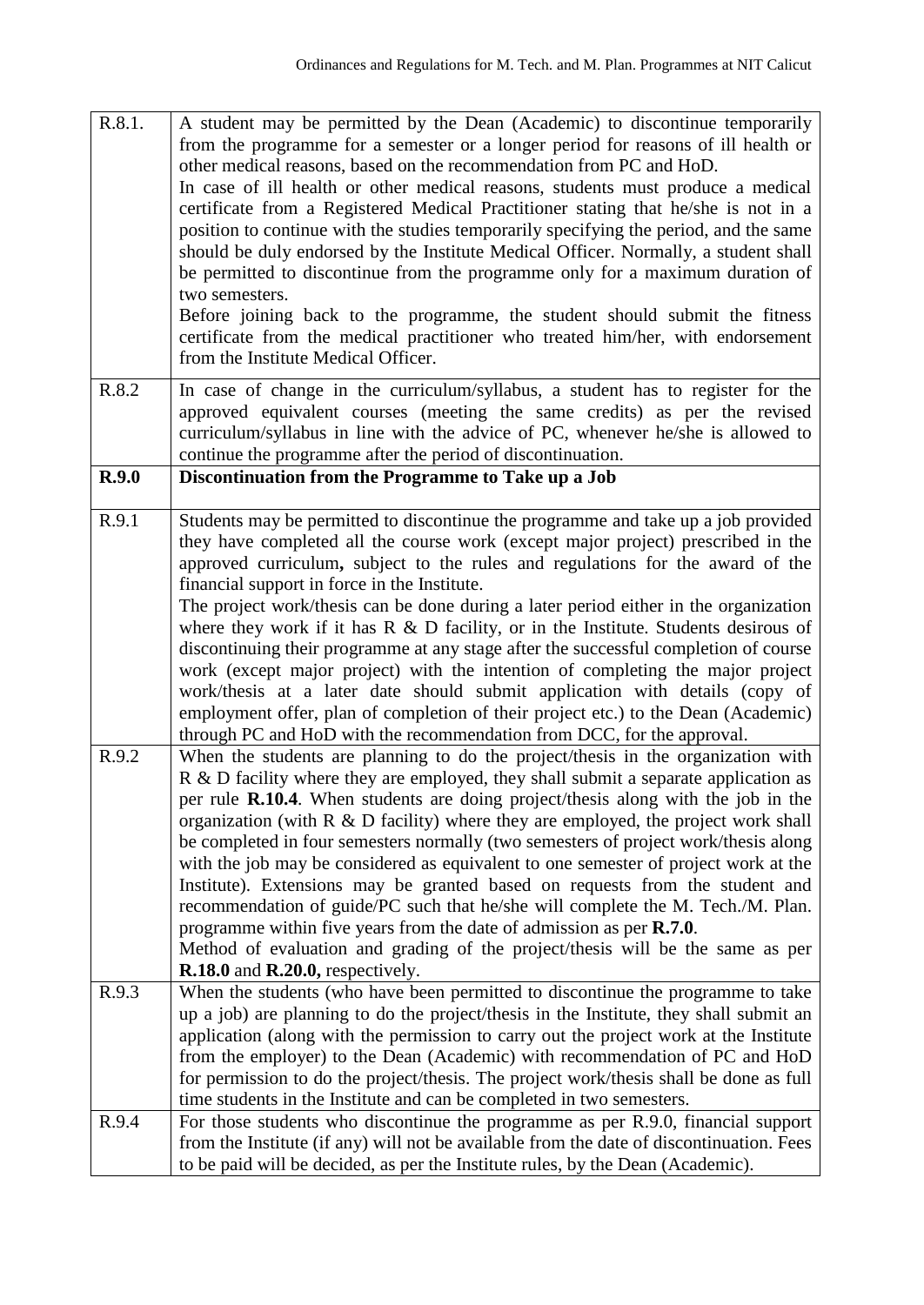| R.10.0 | Project Work/thesis in Industry or other Organisations                                                                                                                                                                                                                                                                                                                                                                                                                                                                                                                                                                                                                                                                                                                                                                                                                                                                                                                                                                                                                                                                                                                                       |
|--------|----------------------------------------------------------------------------------------------------------------------------------------------------------------------------------------------------------------------------------------------------------------------------------------------------------------------------------------------------------------------------------------------------------------------------------------------------------------------------------------------------------------------------------------------------------------------------------------------------------------------------------------------------------------------------------------------------------------------------------------------------------------------------------------------------------------------------------------------------------------------------------------------------------------------------------------------------------------------------------------------------------------------------------------------------------------------------------------------------------------------------------------------------------------------------------------------|
| R.10.1 | Sponsored candidates from Research and Development Organizations/Industries<br>which have facilities for research work in the area proposed, may be permitted to<br>carry out their project work/thesis in the parent or similar Organizations/Industries,<br>only if they have successfully completed the course work prescribed in the approved<br>curriculum and received permission from the parent Organizations/Industries for the<br>same.                                                                                                                                                                                                                                                                                                                                                                                                                                                                                                                                                                                                                                                                                                                                            |
| R.10.2 | Students who receive fellowship in a research project in an organization or<br>internship in an industry can pursue their main project work/thesis at the<br>organization/industry only if they have successfully completed the course work<br>prescribed in the approved curriculum.                                                                                                                                                                                                                                                                                                                                                                                                                                                                                                                                                                                                                                                                                                                                                                                                                                                                                                        |
| R.10.3 | All other categories of students are permitted to do the project work/thesis in R&D<br>Organizations/Industries which have facilities for research work in the area<br>proposed, only under the following conditions:<br>(i) They have completed successfully the course work prescribed in the approved<br>Curriculum, and<br>(ii) Facilities required for the Project work/Thesis are available continuously in the<br>Organization/Industry (A certificate stating the facilities available in the proposed<br>organization and the time period for which the facilities shall be made available to<br>the student, issued by a competent authority from the Organization/Industry shall be<br>submitted by the student along with the application).                                                                                                                                                                                                                                                                                                                                                                                                                                      |
| R.10.4 | DCC shall examine the requests submitted from all such students with the<br>recommendation from PC along with following documents:<br>(i) Details of the proposed work<br>(ii) Work plan of completion of project<br>(ii) Name of R&D Organization/Industry in which the project/thesis is to be carried<br>out<br>(iv) Letter from the competent authority from the Organization/Industry granting<br>permission to do the project/thesis with or without fellowship/internship.<br>designation of an external<br>guide from the proposed<br>and<br>(v)<br>Name<br>Organization/Industry (Scientists or Engineers with a minimum post graduate degree<br>in the related area) and his/her profile with consent.<br>(vi) Name of a faculty member of the Institute as internal guide with his/her consent.<br>(vii) Certificate issued by the competent authority from the Organization/Industry<br>clearly stating the facilities available in the proposed organization and the time<br>period for which the facilities shall be made available to the student. (Only for<br>students as per $R.10.3$ ).<br>Dean (Academic) will grant the approval based on the recommendations from DCC. |
| R.10.5 | The students who are permitted to do the project work/thesis in an industry as per<br><b>R.10.1 -R.10.3</b> will have to pay the tuition and other relevant fees to the Institute as<br>per rules. They will not be eligible to receive any financial support from the Institute<br>during this period, if they are receiving any financial support from the organization/<br>industry in which they are doing the project work.                                                                                                                                                                                                                                                                                                                                                                                                                                                                                                                                                                                                                                                                                                                                                             |
| R.11.0 | <b>Discipline</b>                                                                                                                                                                                                                                                                                                                                                                                                                                                                                                                                                                                                                                                                                                                                                                                                                                                                                                                                                                                                                                                                                                                                                                            |
| R.11.1 | Every student is required to observe a disciplined and decorous behavior both inside<br>and outside the campus and not to indulge in any activities, which shall tend to bring<br>down the prestige of the Institute.                                                                                                                                                                                                                                                                                                                                                                                                                                                                                                                                                                                                                                                                                                                                                                                                                                                                                                                                                                        |
| R.11.2 | Any act of indiscipline or misbehavior of a student reported to the Dean (Academic)<br>shall be referred to a Discipline & Welfare Committee constituted by the Chairman,                                                                                                                                                                                                                                                                                                                                                                                                                                                                                                                                                                                                                                                                                                                                                                                                                                                                                                                                                                                                                    |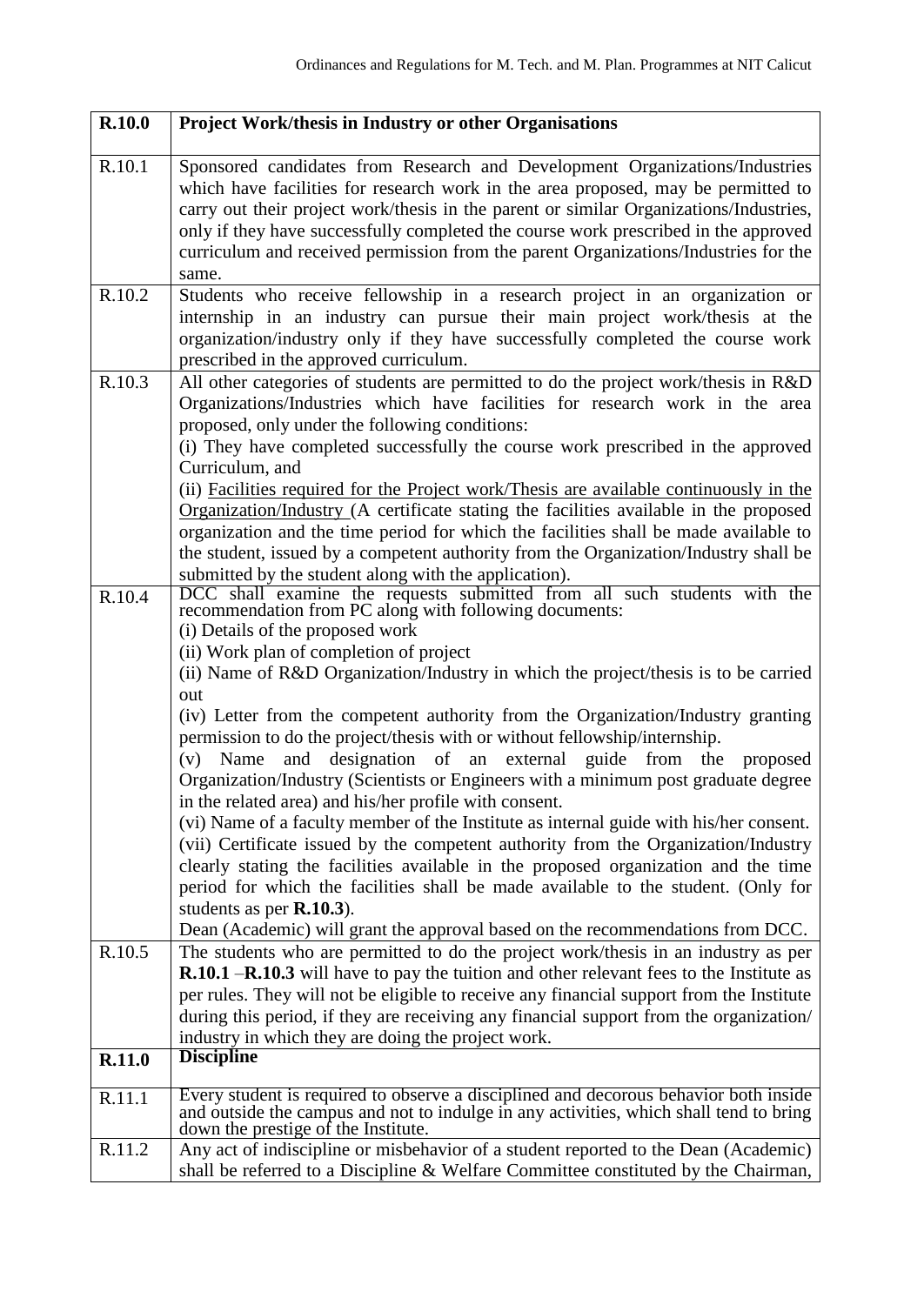|        | Senate. The Committee shall enquire into the charges and decide suitable                                                                                                    |
|--------|-----------------------------------------------------------------------------------------------------------------------------------------------------------------------------|
|        | punishment, if the charges are substantiated. The Committee will also authorize the                                                                                         |
|        | Dean (Academic) to implement the decision.                                                                                                                                  |
| R.11.3 | The punished students, if any, may appeal to the Chairman, Senate, whose decision<br>shall be final and binding in all respects.                                            |
| R.11.4 | Ragging of any nature is a criminal and non-bailable offence. Involvement in                                                                                                |
|        | ragging shall lead to stringent punishment, including imprisonment as per the law of                                                                                        |
|        | the land. A student, whose involvement in ragging is established, shall be summarily                                                                                        |
|        | dismissed from the Institute. Each student of the Institute, along with his/her parent,                                                                                     |
|        | is required to give an undertaking in this regard and the same is to be submitted at                                                                                        |
|        | the time of registration.                                                                                                                                                   |
| R.12.0 | <b>Attendance</b>                                                                                                                                                           |
| R.12.1 | Minimum attendance requirement for crediting a course shall be 80%. The                                                                                                     |
|        | percentage of attendance calculated on the last instructional day shall be indicated                                                                                        |
|        | by a letter code as given below and shall be reported to the class committee.                                                                                               |
|        | <b>Attendance Mapped to Code</b>                                                                                                                                            |
|        | 90% and above: H                                                                                                                                                            |
|        | 80% and above but less than 90%: N                                                                                                                                          |
|        | Less than $80\%$ : L                                                                                                                                                        |
|        | The percentage of attendance shall be calculated for the classes conducted from the                                                                                         |
|        | date of commencement of the classes in the semester as per the academic calendar.                                                                                           |
|        | This is applicable in the case of late registrations also. In case of late admission of                                                                                     |
|        | first semester students, it may be counted from the date of his/her admission.                                                                                              |
| R.12.2 | A student whose attendance is less than 80% for a course (L grade) is not eligible to                                                                                       |
|        | appear for the end semester examination for that course, if he/she has not been                                                                                             |
| R.12.3 | sanctioned condonation of shortage of attendance as per rule R.13.0.                                                                                                        |
|        | The details of all students who have attendance less than 80% in a course (L grade)<br>shall be announced by the course faculty on the last instructional day in the class. |
|        | These details shall be sent to the concerned PC/HoD.                                                                                                                        |
| R.12.4 | Unauthorized absence of students shall be viewed seriously. Continuous absence on                                                                                           |
|        | emergency situations shall be intimated to the PC using any medium and application                                                                                          |
|        | for eligible leave may be submitted to HoD through the PC immediately after                                                                                                 |
|        | returning to the class. If any student is keeping unauthorized absence for more than a                                                                                      |
|        | month without informing the PC/HoD/Dean (Academic) timely, the Institute will                                                                                               |
|        | initiate procedures to realize the bonded obligation from the student.                                                                                                      |
| R.13.0 | Leave                                                                                                                                                                       |
| R.13.1 | Students are eligible for: (i) casual leave of 8 days per semester in addition to the                                                                                       |
|        | period of vacation, if any, notified by the Dean (Academic) for M. Tech./M. Plan.                                                                                           |
|        | students. (ii) leave on medical grounds duly supported by medical certificate from a                                                                                        |
|        | registered medical officer with endorsement from Institute medical officer up to 7                                                                                          |
|        | days per semester (iii) duty leave up to 30 days per year for data collection/testing                                                                                       |
|        | /measurements/attending workshops/conferences/presenting their papers etc. in                                                                                               |
|        | connection with their project. Additional period of duty leave, if required, may be                                                                                         |
|        | sanctioned by Dean (Academic) based on the recommendation of guide/HoD. All                                                                                                 |
|        | leave applications shall be submitted with supporting documents to the HoD with                                                                                             |
|        | the recommendations of PC/guide.                                                                                                                                            |
|        | Casual leave will not be allowed for more than 5 days at a stretch. The casual leave                                                                                        |
|        | cannot be combined with any other kind of leave other than the public holidays and                                                                                          |
|        | casual leave cannot be carried over.                                                                                                                                        |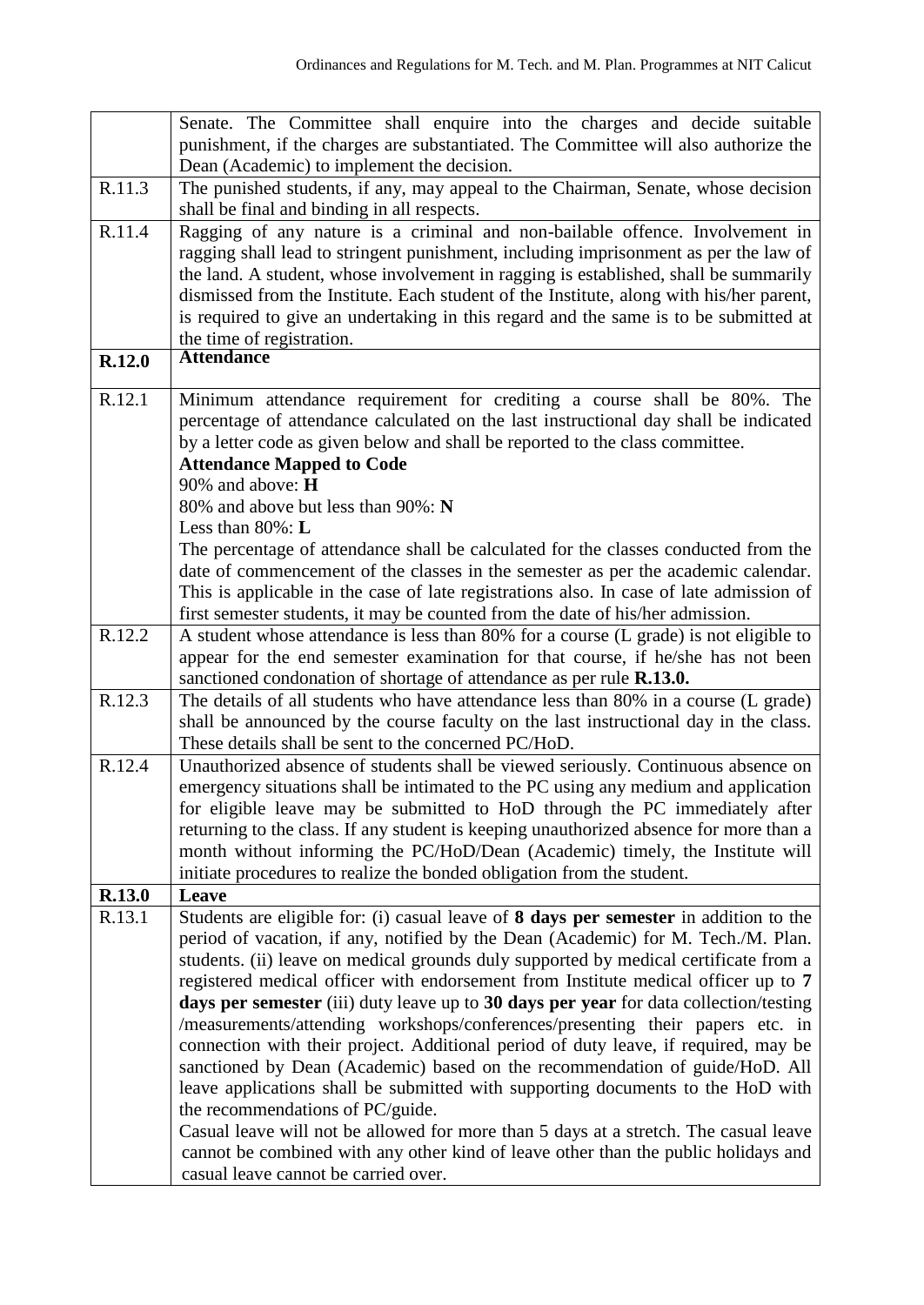| R.13.2 | Students must attend all the classes for the courses which are registered by him/her<br>without fail. If a student cannot attend any of the classes due to sickness or any<br>compelling reasons judged to be valid by the PC/HoD, same shall be informed to the<br>course faculty and PC in advance, if possible or at the earliest. Student shall submit<br>leave application with recommendations of PC to the HoD in advance, if possible or<br>at the earliest.                                                                                                                                                                                                                                                                                                                                                                                            |
|--------|-----------------------------------------------------------------------------------------------------------------------------------------------------------------------------------------------------------------------------------------------------------------------------------------------------------------------------------------------------------------------------------------------------------------------------------------------------------------------------------------------------------------------------------------------------------------------------------------------------------------------------------------------------------------------------------------------------------------------------------------------------------------------------------------------------------------------------------------------------------------|
|        | If the number of days of absence due to medical reasons, as stated above, does not<br>exceed 7 consecutive days, application for medical leave, supported by medical<br>certificate from a registered medical officer with the endorsement by the Institute<br>Medical Officer, shall reach the HoD with recommendations from PC, within five<br>instructional days after returning from leave or, on or before the last instructional<br>day of the semester, whichever is earlier. Application for Medical Leave will be<br>considered only in cases where the student is not in a position to attend any of the<br>classes during the period mentioned in the Medical Certificate.<br>Medical Leave for a period of more than 7 consecutive days shall be admissible<br>only in the case of ill-health requiring hospitalisation/physical indisposition with |
|        | inability to move, such that the student is not in a position to attend any of the<br>classes during the period of Medical Leave applied for. In such cases, the<br>application for Medical Leave should be accompanied by appropriate supporting<br>documents (such as Discharge Summary/treatment records) in addition to the<br>medical certificate obtained from a registered medical practitioner. All the<br>supporting documents and medical certificate are to be endorsed by the Institute<br>Medical Officer. The application for Medical Leave, along with the above<br>documents, should be submitted to the Dean (Academic) with recommendation from<br>the PC and HoD. In all such cases the decision on granting the Medical Leave will<br>be taken by a sub-committee constituted by the Dean (Academic).                                       |
|        | The students who are granted Medical Leave for more than 7 days consecutively<br>shall produce Medical Fitness Certificate after returning from leave, for continuing<br>the programme.                                                                                                                                                                                                                                                                                                                                                                                                                                                                                                                                                                                                                                                                         |
| R.13.3 | Those students having overall attendance of less than 80% (L grade) but having 80%<br>or more attendance for the period other than their Medical Leave, as stated in<br>R.13.2, may be considered for condonation of shortage of attendance subject to the<br>following conditions:<br>(i) The overall attendance in the course including the period of illness should not                                                                                                                                                                                                                                                                                                                                                                                                                                                                                      |
|        | fall below 50%.<br>(ii) Medical Leave should have been granted by the competent authority, in response<br>to the application for Medical Leave submitted within the stipulated time (within<br>five instructional days after returning from leave or, on or before the last<br>instructional day of the semester, whichever is earlier), as stated in R.13.2.<br>Application for condonation recommended by the Programme Coordinator and<br>concerned faculty is to be submitted to the HoD on or before the last instructional<br>day of the semester/or on a date indicated by the department. The application for                                                                                                                                                                                                                                           |
|        | condonation should be accompanied by the proof of approval of the Medical Leave<br>by the competent authority, obtained within the stipulated time (as stated in R.13.2).<br>The HoD, depending on the merit of the case, may permit the student to appear for<br>the end semester examination. List of such students permitted to appear for the end<br>semester examination will be published in the department. The details of approval of<br>condonation will be intimated to PC, Course Faculty, Faculty in charge of<br>Examinations and Dean (Academic). All the related records shall be kept with<br>concerned PC in the department. A student shall be eligible for this concession only                                                                                                                                                              |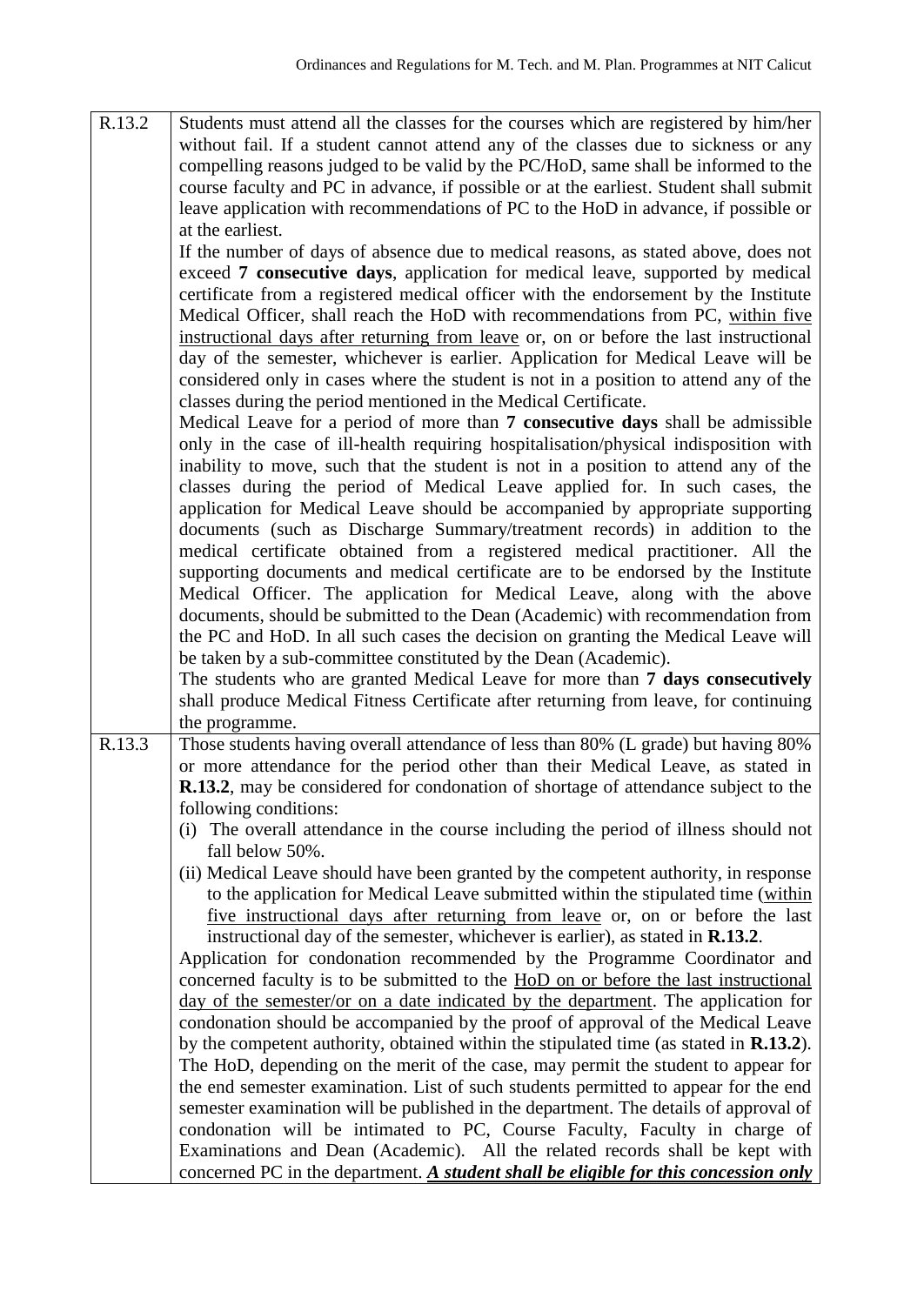|        | <u>once during the entire period of the programme.</u>                                                                                                                                                                                                                                                                                                                                                                                                                                                                                                                                                                                                                                                                                                                                                                                                                                             |
|--------|----------------------------------------------------------------------------------------------------------------------------------------------------------------------------------------------------------------------------------------------------------------------------------------------------------------------------------------------------------------------------------------------------------------------------------------------------------------------------------------------------------------------------------------------------------------------------------------------------------------------------------------------------------------------------------------------------------------------------------------------------------------------------------------------------------------------------------------------------------------------------------------------------|
| R.13.4 | <b>Students</b><br>expected<br>attend<br>all<br>the<br>classes<br>of<br>theory<br>to<br>and<br>are<br>practical/drawing/studio/seminar courses. As an incentive to those students who<br>participate in extra-curricular activities such as Tathva and Ragam/Cultural events<br>inside or outside institute and those who represent the Institute in sports $\&$ games,<br>cultural/technical events or festivals outside the Institute, and those attended in the<br>Institute placement process, a relaxation of up to 5% attendance shall be given,<br>subject to the condition that these students get prior approval from the following<br>officials:                                                                                                                                                                                                                                         |
|        | 1.<br>Tathva: Faculty Convener, Tathva<br>2.<br>Ragam/Cultural events or festivals inside/outside the Institute): Faculty<br>Convener, Ragam/Dean (Students Welfare)<br>3.<br>Presenting Technical Papers/Attending Technical Conferences/Workshops:<br>Programme Coordinator/HoD concerned<br>Sports & Games (inside or outside the Institute): Faculty in charge of the<br>4.<br>concerned event (Faculty in charge of Physical Education)<br>5.<br>Placement/Internship selection process in the Institute through Training $\&$<br>Placement: Professor (T & P)                                                                                                                                                                                                                                                                                                                                |
|        | All students participating in extra-curricular activities (mentioned above) are<br>advised to get approval for their duty period from the concerned officials, prior to<br>the programme or event. Students participating/attending in the above are advised to<br>collect the duty/attendance certificates (if any) from the appropriate authority<br>mentioned above immediately after the activity/programme.                                                                                                                                                                                                                                                                                                                                                                                                                                                                                   |
|        | The students who wish to apply for condonation due to loss of class by participating<br>in extra-curricular activities are required to fill up the necessary form and get it<br>signed by the above appropriate authority. All such applications recommended by<br>the concerned PC shall be submitted to HoD on or before the last day for the<br>application for condonation in the semester as per the academic calendar or on a date<br>indicated by the Department for the same, whichever is later. The HoD, depending<br>on the merit of the case may permit the student to appear for the end semester<br>examination. List of such students permitted to appear for the end semester<br>examination will be published in the department (by HoD) with details to PC,<br>Course Faculty and Faculty in charge of Examinations. All the records shall be kept<br>with PC in the department. |
| R.13.5 | Those students who have attendance less than 50% in any course are not eligible for<br>condonation on any grounds and hence not eligible to appear for the end semester<br>examination of the course.                                                                                                                                                                                                                                                                                                                                                                                                                                                                                                                                                                                                                                                                                              |
| R.14.0 | <b>Assessment Procedure</b>                                                                                                                                                                                                                                                                                                                                                                                                                                                                                                                                                                                                                                                                                                                                                                                                                                                                        |
| R.14.1 | The Senate shall decide the assessment procedure from time to time. It shall be<br>of<br>tests/assignments/tutorials/presentations/course<br>based<br>the<br>system<br>on<br>projects/reports etc. and end semester examinations in each course in each semester.                                                                                                                                                                                                                                                                                                                                                                                                                                                                                                                                                                                                                                  |
| R.15.0 | <b>System of Tests/Assignments/Tutorials</b>                                                                                                                                                                                                                                                                                                                                                                                                                                                                                                                                                                                                                                                                                                                                                                                                                                                       |
| R.15.1 | A minimum two tests (of minimum one hour each) are mandatory for lecture based<br>courses and for courses where lectures are clubbed either with practical or drawing<br>assignments/tutorials/presentations/course<br>Number<br>of<br>projects<br>etc.<br><b>or</b>                                                                                                                                                                                                                                                                                                                                                                                                                                                                                                                                                                                                                               |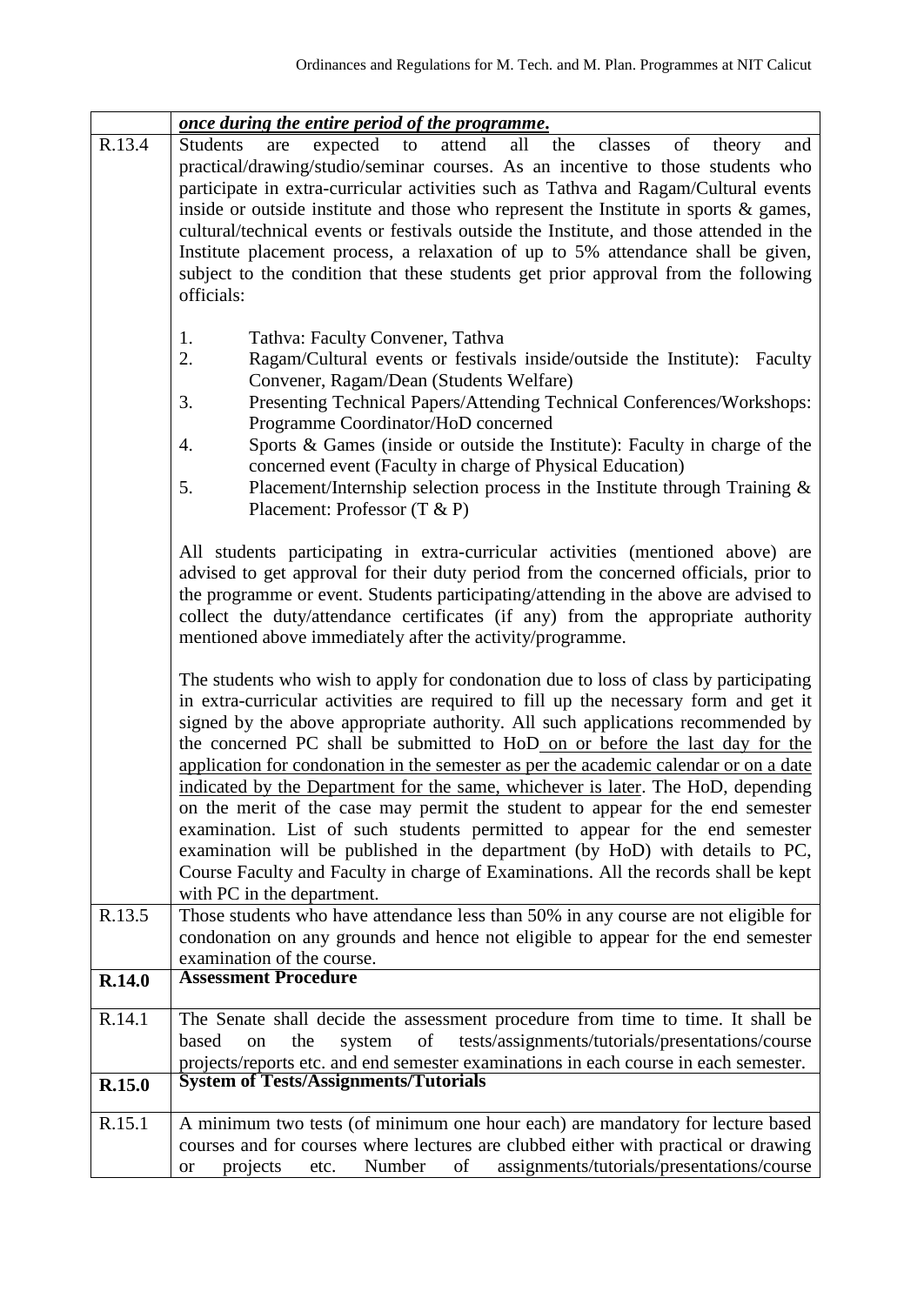|                   | projects/reports etc. shall be decided by the course faculty. The details of weightage<br>of marks for the two tests and other items like assignments tutorials/presentations/<br>course projects/reports shall be decided by the course faculty. This will be<br>announced in the class at the beginning of the semester and will be presented in the<br>Class Committee, and modifications, if any, based on the discussions shall be made<br>by the course faculty. For laboratory/practical/drawing/studio courses, the method of<br>assessment shall be based on tests and the performance of students in the regular<br>laboratory/practical/drawing/studio classes and will be decided by the course<br>faculty. This will be announced in the class at the beginning of the semester and will<br>be presented in the Class Committee and modifications if any based on the<br>discussions shall be made by the course faculty. All such records shall be filed and<br>kept by the Chairperson of the class committee. |
|-------------------|-------------------------------------------------------------------------------------------------------------------------------------------------------------------------------------------------------------------------------------------------------------------------------------------------------------------------------------------------------------------------------------------------------------------------------------------------------------------------------------------------------------------------------------------------------------------------------------------------------------------------------------------------------------------------------------------------------------------------------------------------------------------------------------------------------------------------------------------------------------------------------------------------------------------------------------------------------------------------------------------------------------------------------|
| R.16.0            | <b>End Semester Examination</b>                                                                                                                                                                                                                                                                                                                                                                                                                                                                                                                                                                                                                                                                                                                                                                                                                                                                                                                                                                                               |
| R <sub>16.1</sub> | There shall be one end semester examination of minimum three hours duration for<br>each lecture course and for each course where lecture clubbed either with practical<br>or design/studio work or projects etc. For laboratory/practical courses, end semester<br>examination is not mandatory.                                                                                                                                                                                                                                                                                                                                                                                                                                                                                                                                                                                                                                                                                                                              |
| R.17.0            | <b>Weights for Assessment Components</b>                                                                                                                                                                                                                                                                                                                                                                                                                                                                                                                                                                                                                                                                                                                                                                                                                                                                                                                                                                                      |
| R.17.1            | For all lecture courses and for all courses where lecture clubbed either with<br>practical/drawing/studio/projects etc., the end semester examination shall carry<br>appropriate weightage (normally between 40-60%) as per the curriculum. The<br>remaining weight is for other components like tests/assignments/tutorials/course<br>projects etc. For courses where the lectures are clubbed either with practical or<br>drawing or projects etc. assessment procedure shall be a properly weighted<br>combination of those for lecture and those for practical or drawing or project<br>components etc., and shall be decided by the course faculty in consultation with the<br>Class Committee.<br>If end semester examination is planned for a laboratory/practical/drawing course, it<br>shall be conducted before the last instructional day and the weightage for it should<br>not exceed 40%.                                                                                                                       |
| <b>R.18.0</b>     | <b>Project /Thesis Evaluation</b>                                                                                                                                                                                                                                                                                                                                                                                                                                                                                                                                                                                                                                                                                                                                                                                                                                                                                                                                                                                             |
| R.18.1            | Project/Dissertation/Thesis will be completed by the individual students normally in<br>the respective semesters, as per the curriculum.                                                                                                                                                                                                                                                                                                                                                                                                                                                                                                                                                                                                                                                                                                                                                                                                                                                                                      |
| R.18.2            | For M. Tech Programme, a panel of examiners with Programme Coordinator or his<br>nominee as the Chairperson and few faculty guides as members nominated by the<br>HoD will form the Internal Evaluation Committee to evaluate the project. Evaluation<br>committee will decide the norms for evaluation and this will be informed to the<br>students at the beginning of the semesters. Minimum 3 members shall be present<br>during the evaluation.<br>For M. Plan. Programme the following shall be the procedure for evaluation of<br>Studio/Dissertation/Thesis:<br>For Studio courses, the end semester evaluation will be conducted by a Jury<br>(i)<br>panel consisting of one or more external members from reputed higher<br>order institutions/organizations, constituted by the HoD and approved by<br>the Dean (Academic).                                                                                                                                                                                        |
|                   | For Dissertation/Thesis, an Internal Evaluation Committee consisting of a<br>(ii)                                                                                                                                                                                                                                                                                                                                                                                                                                                                                                                                                                                                                                                                                                                                                                                                                                                                                                                                             |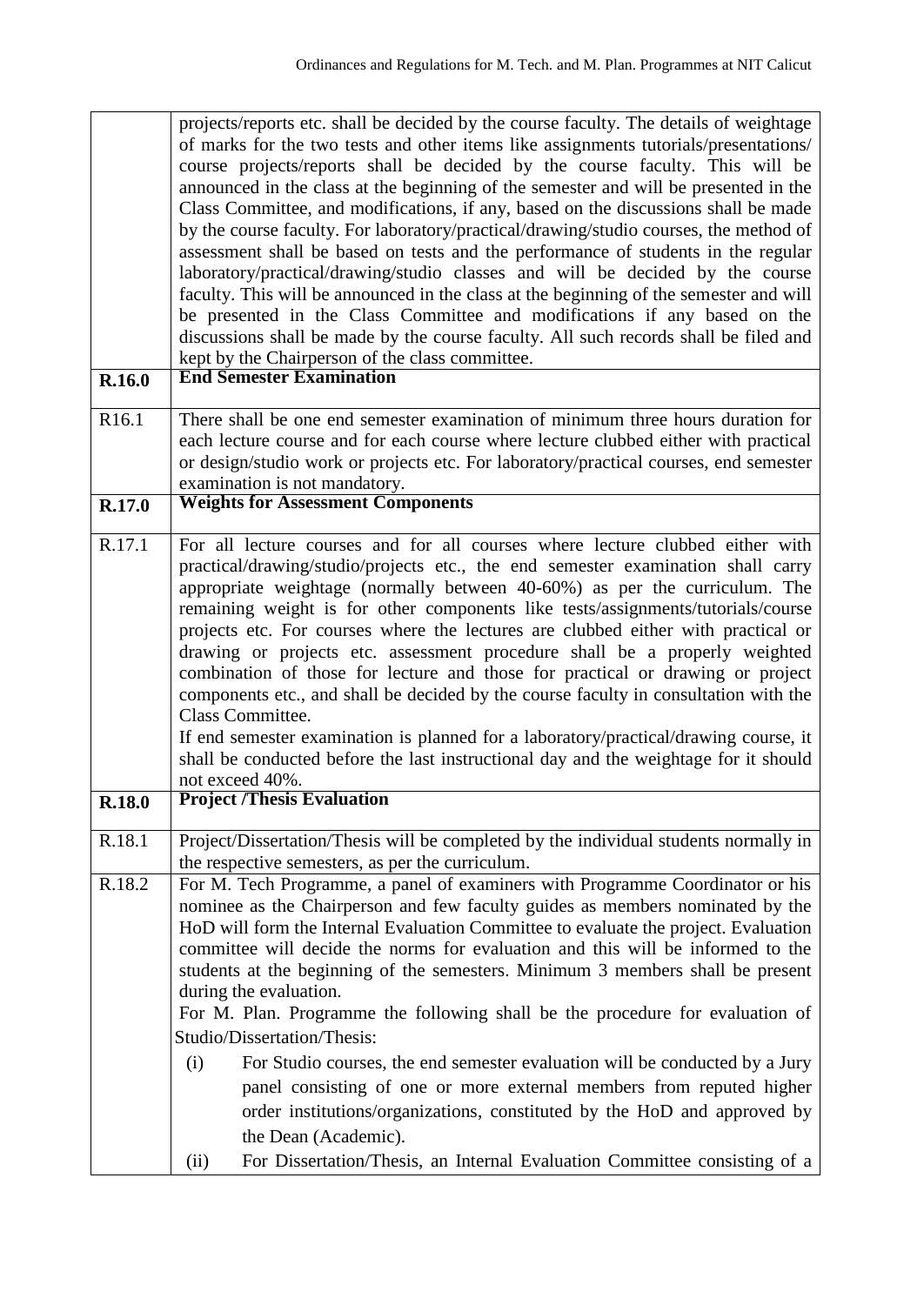|        | panel of examiners with Programme Coordinator or his nominee as the                                                                                               |
|--------|-------------------------------------------------------------------------------------------------------------------------------------------------------------------|
|        | Chairperson and the faculty guides as members will conduct the interim                                                                                            |
|        | evaluations.                                                                                                                                                      |
|        | (iii)<br>For Dissertation, the end semester evaluation will be conducted by a Jury                                                                                |
|        | panel consisting of one or more external members from reputed higher                                                                                              |
|        | order institutions/organizations, constituted by the HoD and approved by                                                                                          |
|        |                                                                                                                                                                   |
|        | the Dean (Academic).                                                                                                                                              |
| R.18.3 | For M Tech Programme, only internal evaluation will be conducted during the first                                                                                 |
|        | semester of the project (Third semester M. Tech). At the end of Third semester, the                                                                               |
|        | work done by the student will be evaluated and grade will be awarded by the                                                                                       |
|        | Internal Evaluation Committee. The final grade allotted shall be intimated to the<br>academic section in the prescribed form by the Chairperson of the Evaluation |
|        | Committee through HoD.                                                                                                                                            |
|        | Results (without marks but having the final grades and the attendance codes against                                                                               |
|        | Roll number of students without names) will be published in the respective                                                                                        |
|        | Department Notice Boards and in the Institute website on the time/day as per the                                                                                  |
|        | academic calendar or as instructed by the Dean (Academic).                                                                                                        |
| R.18.4 | At the end of the project/thesis (Fourth semester of M. Tech./M. Plan.), all the                                                                                  |
|        | students shall present his/her project/thesis work, before the Internal Evaluation                                                                                |
|        | Committee. Committee will decide whether the work done by the student is                                                                                          |
|        | satisfactory in quality/quantity to submit the thesis or whether he/she needs to carry                                                                            |
|        | out additional work. If the work completed is not sufficient, the student has to carry                                                                            |
|        | out the additional work proposed by the committee/guide and present it again.                                                                                     |
| R.18.5 | If a student is allowed to submit the thesis, he/she shall submit the thesis in the                                                                               |
|        | prescribed format with number of copies notified by the Department, along with no                                                                                 |
|        | dues certificates and other relevant documents and receipts of fees paid (if any) to                                                                              |
|        | the Department on or before the last date notified for the same by the academic                                                                                   |
|        | section.                                                                                                                                                          |
|        | Usually the submission of thesis will be permitted up to the date of registration of                                                                              |
|        | the succeeding semester. Thereafter, the student needs to register for Fifth semester                                                                             |
|        | to complete the project work and submit the thesis.                                                                                                               |
| R.18.6 | Final viva-voce examination of Project/Thesis work submitted will be taken up only                                                                                |
|        | after the student completes all course requirements (successfully crediting the core                                                                              |
|        | as well as elective courses) as prescribed in the approved curriculum, satisfactorily.                                                                            |
| R.18.7 | For M. Tech. Programme, an Evaluation Committee consisting of Programme                                                                                           |
|        | Coordinator or his nominee as Chairperson, the Guide (as Internal Examiner) and a                                                                                 |
|        | senior faculty from any other Department (within the Institute), in the same or a                                                                                 |
|        | related field as External Examiner, constituted by the HoD shall conduct the final<br>viva-voce examination as per the schedule announced by the Department. The  |
|        | Department may also opt to invite an external member from outside the Institute                                                                                   |
|        | with the approval of the Dean (Academic), provided no expert in the related field is                                                                              |
|        | available within the Institute.                                                                                                                                   |
|        | For M. Plan. Programme, the evaluation of the Thesis will be conducted by a Jury                                                                                  |
|        | panel consisting of the Programme Coordinator or his nominee as Chairperson cum                                                                                   |
|        | Internal examiner and one or more external members from reputed higher order                                                                                      |
|        | institution/organization, constituted by the HoD and approved by the Dean                                                                                         |
|        | Academic.                                                                                                                                                         |
| R.18.8 | The Internal Evaluation Committee through the continuous evaluation for the                                                                                       |
|        | project/thesis will award a maximum of 70% of the total marks for the projects in                                                                                 |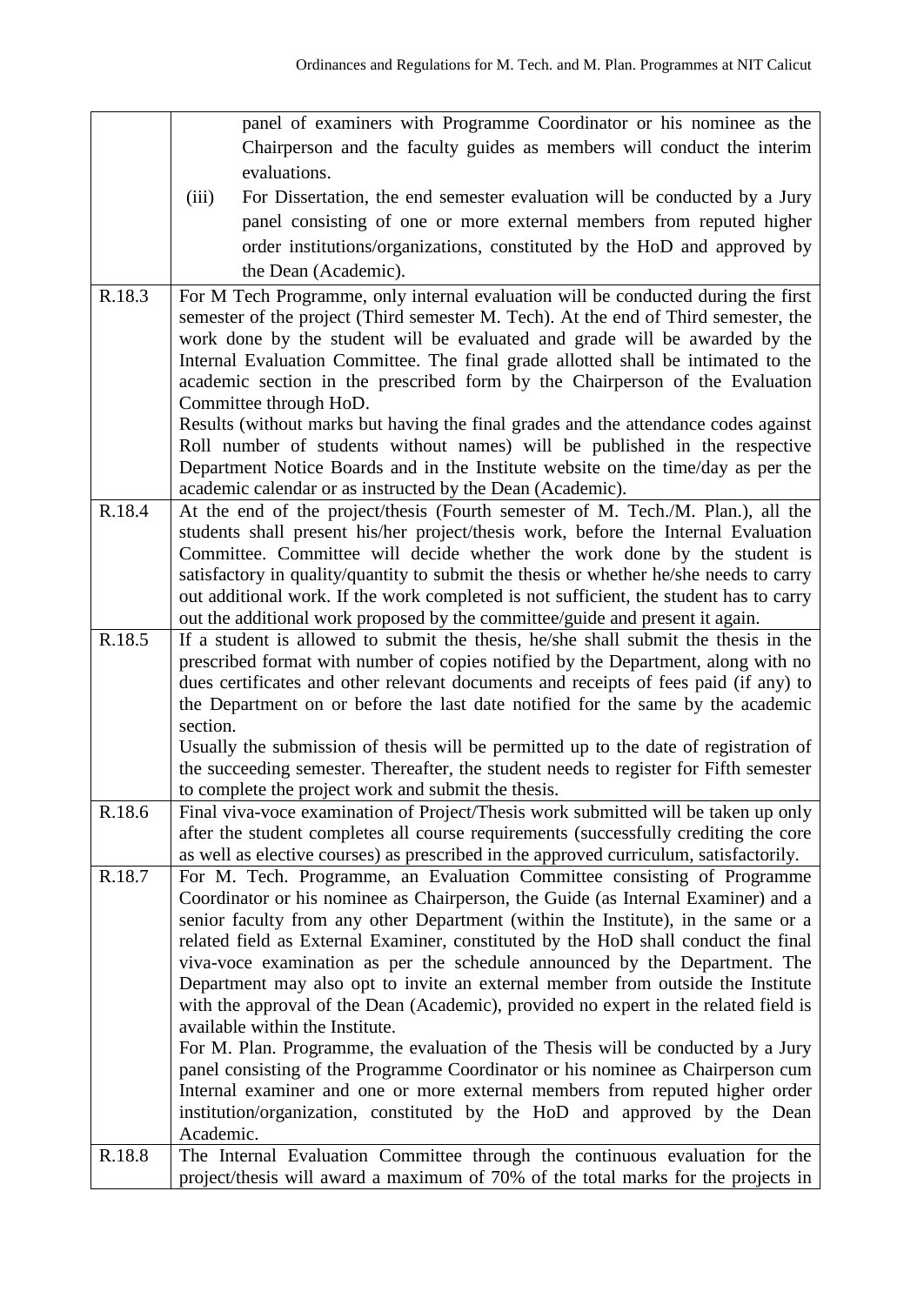|         | the fourth semester and the remaining 30% will be for the final viva-voce<br>examination. Total marks awarded shall be converted into the letter grades and shall<br>be intimated to the academic section in the prescribed format by the Chairperson of<br>the Evaluation Committee through HoD. Results shall be published by the<br>Chairperson, in the respective Department Notice Boards and in the Institute                                                                                                                                                                                                                                                                                                                                                                                                                                                                                                                                                                                                                                                                                                                                                                                                                                                                                                                                                                                                                            |
|---------|------------------------------------------------------------------------------------------------------------------------------------------------------------------------------------------------------------------------------------------------------------------------------------------------------------------------------------------------------------------------------------------------------------------------------------------------------------------------------------------------------------------------------------------------------------------------------------------------------------------------------------------------------------------------------------------------------------------------------------------------------------------------------------------------------------------------------------------------------------------------------------------------------------------------------------------------------------------------------------------------------------------------------------------------------------------------------------------------------------------------------------------------------------------------------------------------------------------------------------------------------------------------------------------------------------------------------------------------------------------------------------------------------------------------------------------------|
|         | website.                                                                                                                                                                                                                                                                                                                                                                                                                                                                                                                                                                                                                                                                                                                                                                                                                                                                                                                                                                                                                                                                                                                                                                                                                                                                                                                                                                                                                                       |
| R.18.9  | The Grades allotted for the project during Third and Fourth semesters will be<br>counted for the calculation of CGPA (as per R.24.0) and for the Class awarded for<br>M. Tech./M. Plan. Degree as per R.27.0. The thesis will be accepted only if the<br>grade secured in the Third Semester is E or higher and the combined Grade Point<br>Average for Third and Fourth Semesters for the project/thesis is not less than 6.0.<br>In case the combined GPA secured in Third and Fourth Semesters for the<br>project/thesis is less than 6.0, the candidate will have to repeat the project on the<br>same topic or another topic as advised by the guide/PC. All such students need to<br>register for the next semester after completing all the required formalities.<br>The project work/thesis will be considered for awarding Grade 'S' only if a paper,<br>based on the project work is published/accepted for presentation at least in a Scopus<br>indexed conference or a software copyright is granted.                                                                                                                                                                                                                                                                                                                                                                                                                              |
| R.18.10 | If the thesis is accepted, the student shall submit the final version of the thesis to the<br>Department, after incorporating all the corrections and suggestions, in the prescribed<br>format/number of copies as notified by the Department and soft copy to the digital<br>library.                                                                                                                                                                                                                                                                                                                                                                                                                                                                                                                                                                                                                                                                                                                                                                                                                                                                                                                                                                                                                                                                                                                                                         |
| R.19.0  | <b>Make-up Examination</b>                                                                                                                                                                                                                                                                                                                                                                                                                                                                                                                                                                                                                                                                                                                                                                                                                                                                                                                                                                                                                                                                                                                                                                                                                                                                                                                                                                                                                     |
| R.19.1  | Students who miss any of the mid-term tests or end-semester examination due to ill-<br>health requiring hospitalization/physical indisposition with inability to move or any<br>other compelling reason judged to be valid by the PC/HoD, are eligible for a make-<br>up examination.                                                                                                                                                                                                                                                                                                                                                                                                                                                                                                                                                                                                                                                                                                                                                                                                                                                                                                                                                                                                                                                                                                                                                          |
| R.19.2  | Those who miss test(s) and/or end semester examinations shall apply to the<br>concerned HoD through PC within five instructional/working days after the<br>missed test/examination or before the prescribed date indicated in the academic<br>calendar whichever is earlier, giving the reasons/proofs for the absence.<br>Applications received after this period will not be entertained. Students residing in<br>the hostels should produce a medical certificate (as the proof for absence) issued by<br>the Institute Medical Officer certifying that he/she was admitted to hospital during<br>the period of examination or he/she was not in a condition to write the examination.<br>Requirement of hospitalized treatment is not applicable in the case of contagious<br>disease like chicken pox.<br>Students residing outside the campus must produce a medical certificate (as the<br>proof for absence) from a Registered Medical Practitioner certifying that he/she was<br>admitted to hospital during the period of examination or he/she was not in a<br>condition to write the examination, and the same should be duly endorsed by the<br>Institute Medical Officer.<br>All applications for make-up examinations when approved by the concerned HoD<br>shall be given to the PC. The PC shall inform the same to the course faculty<br>concerned. The list of students permitted to appear for the make-up examinations of |
| R.19.3  | mid-term tests and end-semester examination shall be published in the department.<br>Make-up examinations shall be conducted by the course faculty concerned during                                                                                                                                                                                                                                                                                                                                                                                                                                                                                                                                                                                                                                                                                                                                                                                                                                                                                                                                                                                                                                                                                                                                                                                                                                                                            |
|         | appropriate slots as per the schedule published in the academic calendar. Record of<br>the corrected marks shall be kept by the concerned faculty, with appropriate entries                                                                                                                                                                                                                                                                                                                                                                                                                                                                                                                                                                                                                                                                                                                                                                                                                                                                                                                                                                                                                                                                                                                                                                                                                                                                    |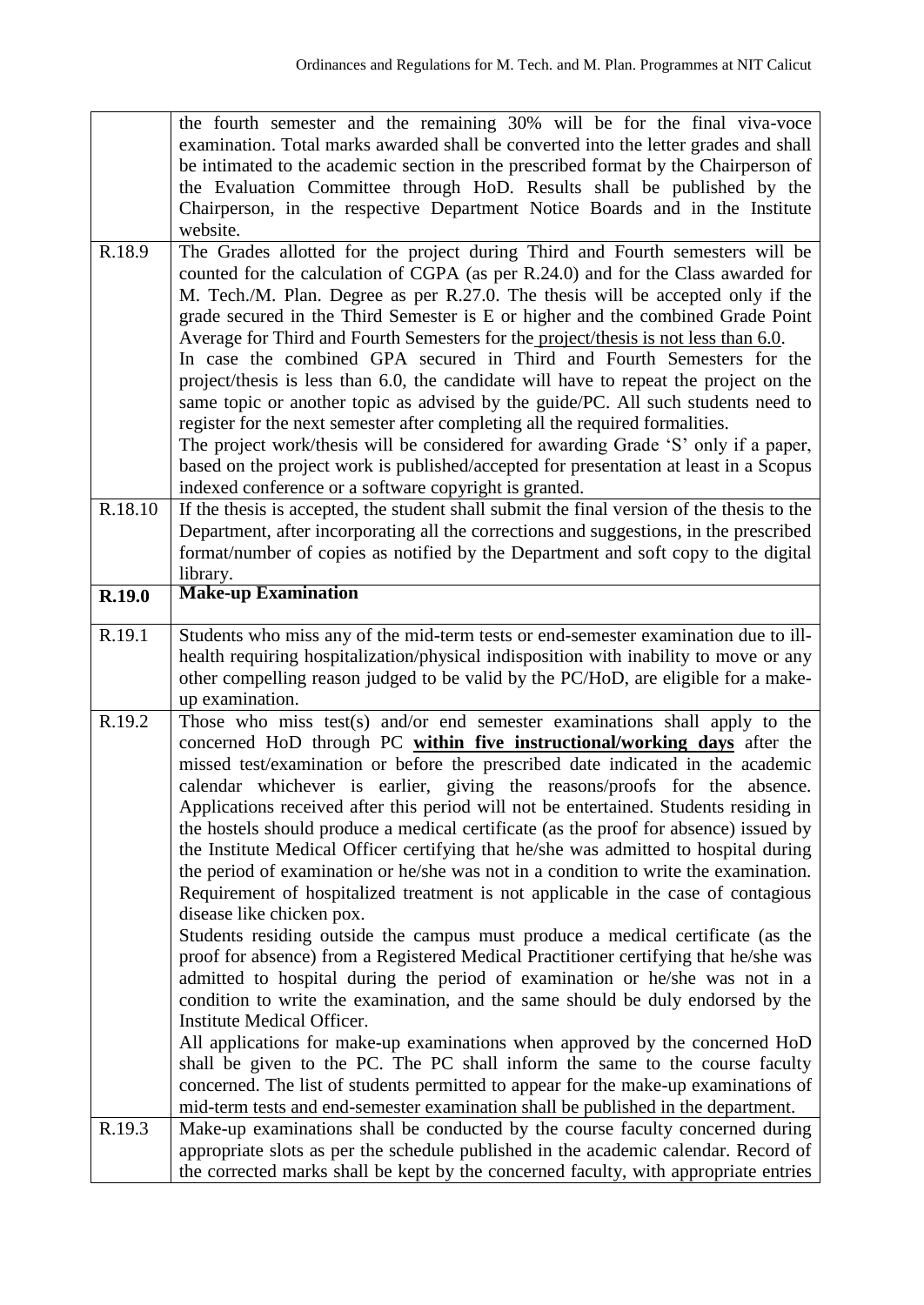|        | in the institute DSS. The same shall be informed to the PC.                                                                                                                                                                                                                                                                                                                                                                                                                                                                                                                         |
|--------|-------------------------------------------------------------------------------------------------------------------------------------------------------------------------------------------------------------------------------------------------------------------------------------------------------------------------------------------------------------------------------------------------------------------------------------------------------------------------------------------------------------------------------------------------------------------------------------|
| R.19.4 | Students who miss the end semester examination and one or more tests shall be<br>permitted to write one make-up examination only, and no marks shall be separately<br>awarded for the missed tests.<br>Those who miss the test(s) shall appear for make-up examination along with make-<br>up examination of end semester examination and answer the relevant portions of the<br>question paper with appropriate weight as attached to the test(s) based on the<br>instruction from course faculty.                                                                                 |
| R.19.5 | A student who misses the make-up examination will not normally be given another<br>make-up examination. However, in exceptional cases of prolonged illness resulting<br>in the student missing a make-up examination, Dean (Academic) as the nominee of<br>the Chairman of the Senate, may permit the student to appear for a second make-up<br>examination based on the request from the student (enclosing proof for the reasons<br>for missing the make-up) with appropriate recommendations from the PC/HoD.                                                                    |
| R.20.0 | <b>Method of Grading</b>                                                                                                                                                                                                                                                                                                                                                                                                                                                                                                                                                            |
| R.20.1 | The faculty will return evaluated assignments, tutorials, term papers, test papers etc.,<br>within a reasonable time after the respective test/examination/submission.<br>Course faculty/Course Coordinators shall publish the total marks for the assessment<br>other than that for the end semester examination, for all students registered for the<br>course by the last instructional day. Any clarification on these marks shall be done<br>by the student with the concerned course faculty before the end semester<br>examination.                                          |
| R.20.2 | After the valuation of end semester examination, the results sheets of the respective<br>course containing the marks scored, proposed grade and attendance code shall be<br>submitted by the Course Faculty to the Class Committee Chairperson for conducting<br>the class committee to finalize the grades. This shall include results of all make-up<br>examinations.                                                                                                                                                                                                             |
|        | A Class Committee without the student members shall be convened on a convenient<br>date before the date of declaration of results as per the approved academic calendar.<br>The letter grades to be awarded to the students for different courses shall be verified<br>and finalized at the meeting. Chairperson of the Class Committee shall submit the<br>final results to the HoD for forwarding to the Dean (Academic).                                                                                                                                                         |
| R.20.3 | Based on the semester performance, each student is awarded a final letter grade in<br>each course. The letter grades and the grade points are as follows:                                                                                                                                                                                                                                                                                                                                                                                                                           |
|        | Letter Grade<br>S<br>$\mathbf F$<br>W<br>B<br>E<br>C<br>D<br>A<br>8<br>9<br>5<br>Grade Point<br>10<br>7<br>6<br>$\mathbf{0}$<br>$\mathbf{0}$<br>$\theta$                                                                                                                                                                                                                                                                                                                                                                                                                            |
|        | 'I' grade will be awarded by a course faculty for a course to any student when the<br>final evaluation could not be completed before the final class committee due to valid<br>reasons. T grade shall be converted into proper grade before the registration of the<br>next semester and will be conveyed to the academic section by the course faculty<br>through HoD. Concerned PC shall also be informed about the final result. If it could<br>not be finalized before the registration of the next semester, appropriate permission<br>shall be obtained from Dean (Academic). |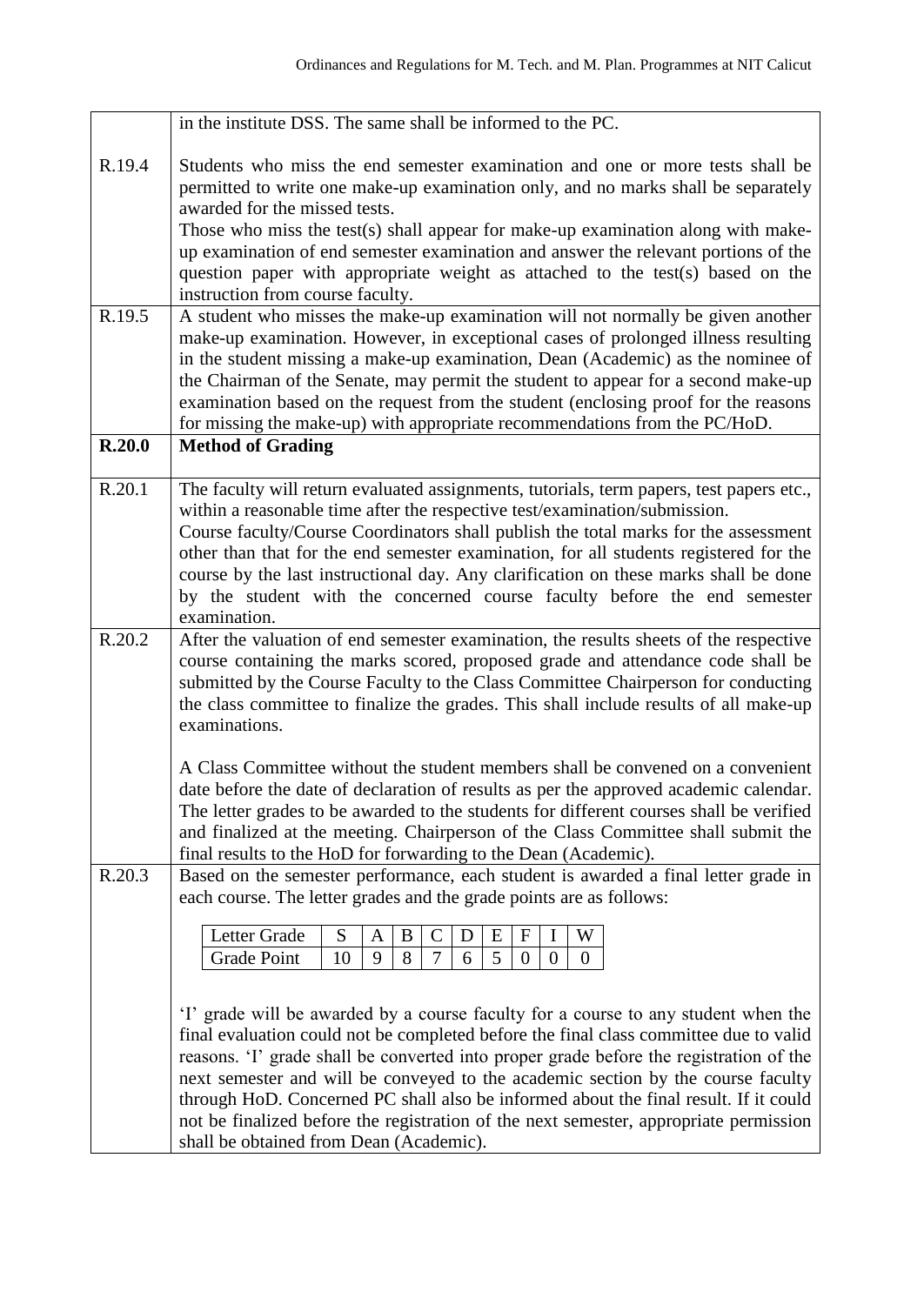| R.20.4 | A student is considered to have credited a course or earned credits in respect of a<br>course if he/she secures a grade other than F, W or I for that course.                                                                                                                                                                                                                                                                                                                                                                                                                                                                                                                                                                                                                                                                                                                                                                                             |
|--------|-----------------------------------------------------------------------------------------------------------------------------------------------------------------------------------------------------------------------------------------------------------------------------------------------------------------------------------------------------------------------------------------------------------------------------------------------------------------------------------------------------------------------------------------------------------------------------------------------------------------------------------------------------------------------------------------------------------------------------------------------------------------------------------------------------------------------------------------------------------------------------------------------------------------------------------------------------------|
| R.21.0 | <b>Declaration of Results</b>                                                                                                                                                                                                                                                                                                                                                                                                                                                                                                                                                                                                                                                                                                                                                                                                                                                                                                                             |
| R.21.1 | After finalization of the grades in the Class Committee meeting for the first and<br>second semesters (without students), hard and soft copies of consolidated results<br>with marks, final grades and attendance codes (in a prescribed form, if any, specified<br>by the academic section) shall be forwarded by the Class Committee Chairperson to<br>the Dean (Academic) through HoD. The consolidated results shall include results of<br>all make-up examinations. One set of hard copies of consolidated results shall be<br>sent to the concerned HoD by the Class Committee Chairperson for his reference<br>and records.<br>Results (without marks but having the final grades and the attendance codes against<br>Roll number of students without names) will be published in the respective<br>Department Notice Boards and in the Institute website on the time/day as per the<br>academic calendar or as instructed by the Dean (Academic). |
| R.22.0 | <b>Re-evaluation of Answer Sheets</b>                                                                                                                                                                                                                                                                                                                                                                                                                                                                                                                                                                                                                                                                                                                                                                                                                                                                                                                     |
| R.22.1 | Re-examination of answer sheets prior to re-evaluation                                                                                                                                                                                                                                                                                                                                                                                                                                                                                                                                                                                                                                                                                                                                                                                                                                                                                                    |
|        | a) In case any student needs clarification on his/her grade or wishes his/her answer<br>sheets of end semester examinations of any courses other than projects, laboratory,<br>design/studio/thesis and seminars, to be re-examined, he/she can contact the course<br>faculty concerned within five working days on publication of results or within five<br>working days after the commencement of the immediately succeeding semester,<br>whichever is later. The student shall have access to his/her answer paper(s) in the<br>end semester examination which may be shown to him/her by the faculty concerned.<br>If the faculty feels that the case is genuine, he/she may reexamine the case and<br>forward a revised grade, if any, to the Dean (Academic) through the Chairperson of<br>the Class Committee (PC) with proper justification for the revision on intimation to<br>the concerned HoD.                                               |
|        | b) If a student feels that he/she has grievance which is not genuinely sorted out with<br>the course faculty, he/she may represent the matter to the concerned HoD (Head of<br>the Department to which the course faculty belongs) though his/her PC/HoD (Head<br>of the Department to which the student belongs) within five working days on<br>publication of results or within five working days after the commencement of the<br>immediately succeeding semester, whichever is later. The HoD shall examine the<br>case, take suitable decision and communicate the same to the student in writing. (If<br>the concerned faculty is the HoD, then HoD may refer the matter to one of the senior<br>faculty members of the department). Revised result, if any, shall be sent to the Dean<br>(Academic) through the Chairperson of the Class Committee (PC) with proper<br>justification for the revision on intimation to the concerned HoD.          |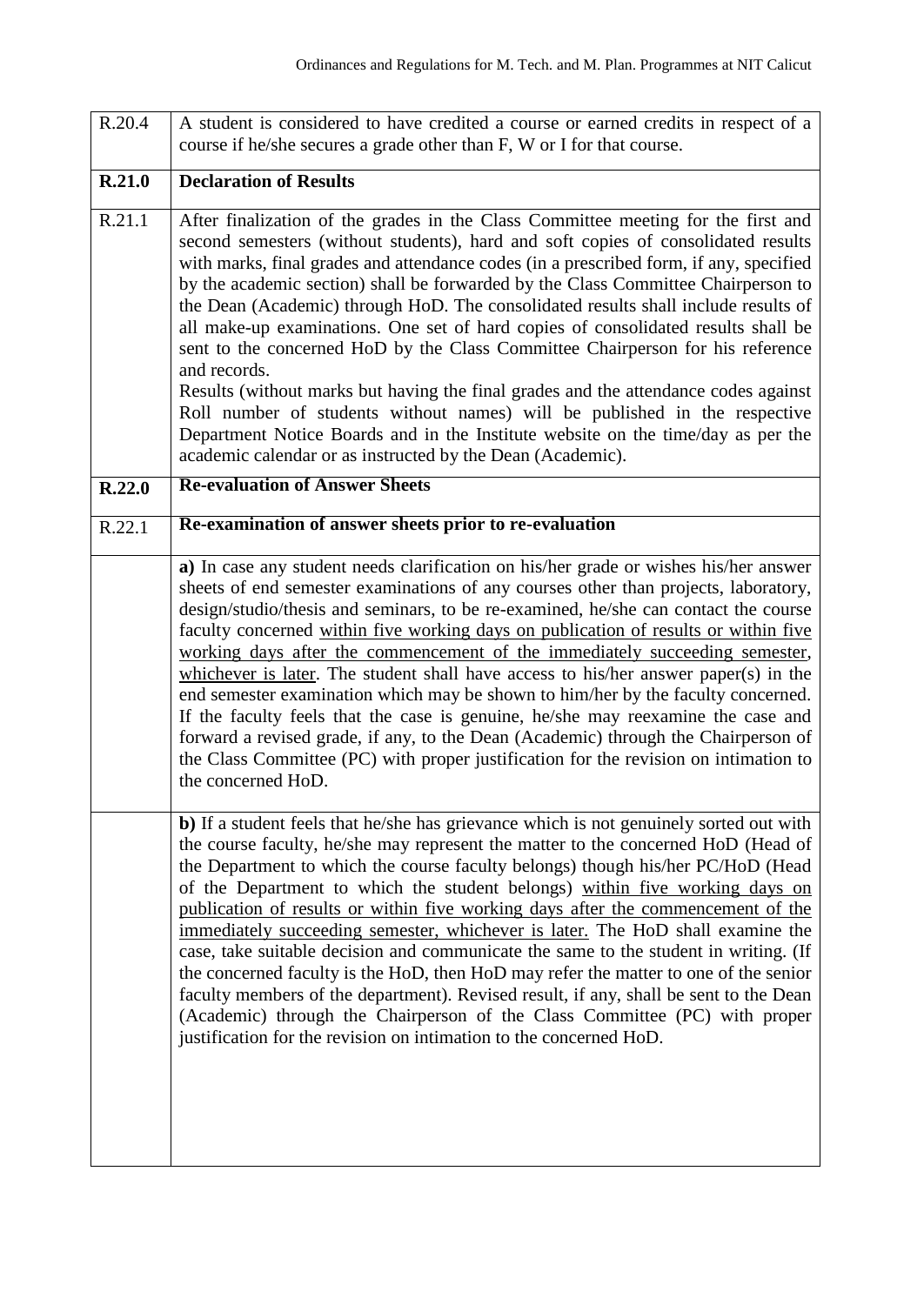| R.22.2 | <b>Re-evaluation of Answer Sheets</b>                                                                                                                                                                                                                                                                                                                                                                                                                                                                                                                                                                                                                                                                                                                                                                                                                                                                                                  |
|--------|----------------------------------------------------------------------------------------------------------------------------------------------------------------------------------------------------------------------------------------------------------------------------------------------------------------------------------------------------------------------------------------------------------------------------------------------------------------------------------------------------------------------------------------------------------------------------------------------------------------------------------------------------------------------------------------------------------------------------------------------------------------------------------------------------------------------------------------------------------------------------------------------------------------------------------------|
|        | a) If the student is not satisfied with the decision of the HoD, he/she may appeal to<br>the Dean (Academic) through PC and HoD, within ten working days on receipt of<br>the communication from the HoD, for the re-evaluation of the answer papers. The<br>student has to make necessary payment for the re-evaluation and attach receipt along<br>with application. Dean (Academic) may arrange for the re-evaluation of the answer<br>papers in deserving cases through another faculty (from a panel of minimum 2<br>(Two) examiners proposed by the HoD) within the Institute. Once the re-evaluation<br>of answer sheets is completed, the result shall be intimated by the faculty who re-<br>examined the answer sheets to Dean (Academic) through the HoD. For all such<br>cases, the results obtained for the re-evaluation will replace the earlier results, only<br>if the increase is more than 5% of the maximum marks. |
|        | b) Requests received from the student within the stipulated time limits only shall be<br>processed.                                                                                                                                                                                                                                                                                                                                                                                                                                                                                                                                                                                                                                                                                                                                                                                                                                    |
|        | c) The decision of the Chairman, Senate will be final and binding for all the clauses<br>above.                                                                                                                                                                                                                                                                                                                                                                                                                                                                                                                                                                                                                                                                                                                                                                                                                                        |
| R.23.0 | <b>Repetition of a Course</b>                                                                                                                                                                                                                                                                                                                                                                                                                                                                                                                                                                                                                                                                                                                                                                                                                                                                                                          |
| R.23.1 | a) A student who was awarded F and/or W grade in a core course has to repeat it<br>compulsorily.<br>If the same course (same code/title/credit) is not available due to the change in the<br>curriculum, then the students shall register for the approved equivalent course(s)<br>(meeting the same credits) from the new curriculum as per the advice of PC. If the<br>course is an elective course, the student may repeat the course, if he/she so desires or<br>register for a new elective course based on the advice from PC.                                                                                                                                                                                                                                                                                                                                                                                                   |
|        | b) Student repeating a course with F and/or W grade has to attend all the classes for<br>the courses registered like a regular student and attendance shall be mandatory.                                                                                                                                                                                                                                                                                                                                                                                                                                                                                                                                                                                                                                                                                                                                                              |
| R.24.0 | <b>Grade Point Average</b>                                                                                                                                                                                                                                                                                                                                                                                                                                                                                                                                                                                                                                                                                                                                                                                                                                                                                                             |
| R.24.1 | The academic performance of a student in a semester is indicated by the Semester<br>Grade Point Average (SGPA).<br>$SGPA = \Sigma(C \times GP)$<br>ΣC<br>where the summation is taken over all the courses registered for by the student in the<br>semester, except Pass/Fail courses, C indicates the number of credits for the course<br>and GP the grade point scored by the student for the course.<br>The performance of a student up to and including a particular semester is indicated<br>by the earned credits and the Cumulative Grade Point Average (CGPA). For<br>calculating CGPA a similar formula is used where the summation is taken for all the<br>courses credited for by the student except Pass/Fail courses if any, up to and<br>including the recently completed semester.                                                                                                                                      |
| R.25.0 | <b>Conversion of CGPA to Percentage Marks</b>                                                                                                                                                                                                                                                                                                                                                                                                                                                                                                                                                                                                                                                                                                                                                                                                                                                                                          |
| R.25.1 | The CGPA can be converted to percentage of marks as follows:<br>$(CGPA - 0.5) \times 10$ = Percentage of marks.                                                                                                                                                                                                                                                                                                                                                                                                                                                                                                                                                                                                                                                                                                                                                                                                                        |